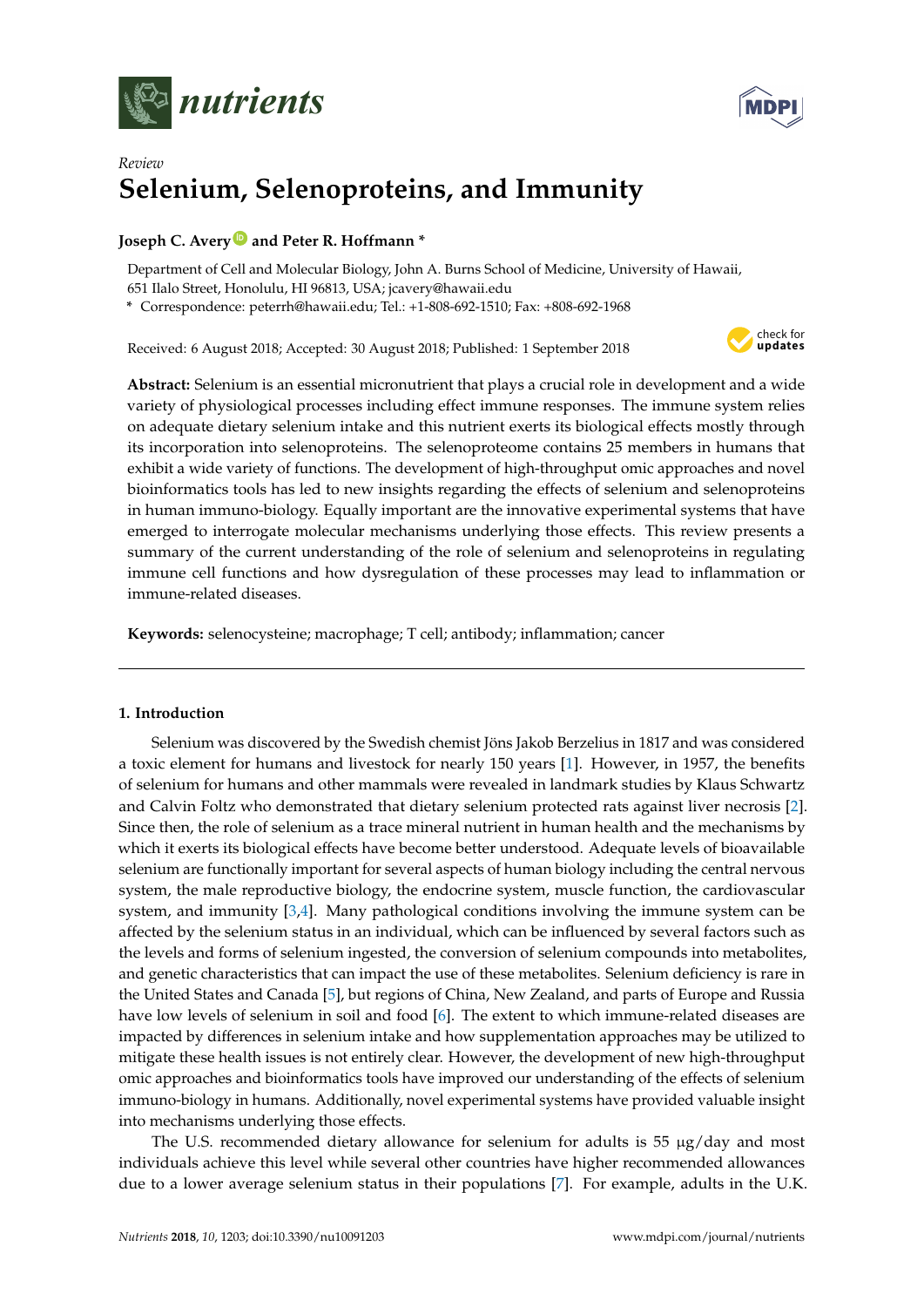are recommended to ingest 60  $\mu$ g/day for adult women and 75  $\mu$ g/day for lactating women and adult men [\[8\]](#page-10-7). Commonly used measures of a selenium status include plasma and serum selenium concentrations as well as selenoprotein P levels and glutathione peroxidase activity [\[9](#page-10-8)[,10\]](#page-10-9). The average plasma selenium concentration in the U.S. is 70 ng/mL, which is relatively high with selenium intake found to be lower in areas within China and Europe, in New Zealand, and in other parts of the world [\[11](#page-11-0)[,12\]](#page-11-1). Dietary selenium is obtained through a wide variety of foods including grains, vegetables, seafood, meat, dairy products, and nuts [\[13\]](#page-11-2). The predominant form of selenium ingested by humans is selenomethionine. However, other forms of selenium are also present in foods. Selenium gets metabolized into various small molecular weight seleno-compounds including some that may exert biological effects through redox reactions that can affect cellular processes like DNA repair and epigenetics [\[14,](#page-11-3)[15\]](#page-11-4). These bioactive metabolites include hydrogen selenide and methylated selenium compounds like methylseleninic acid, which exerts chemo-preventive effects [\[16\]](#page-11-5). Most of the effects of dietary selenium on immune functions are attributable to the insertion of this element into a family of proteins called seleno-proteins. What separates selenium from other nutritional elements is the fact that it is incorporated directly into proteins as the 21st amino acid, selenocysteine (Sec). The synthesis of selenoproteins within cells requires a dedicated set of protein and tRNA factors assembled on ribosomes along with the selenoprotein mRNA, which contains unique structural elements. The coordinated interaction of these elements leads to co-translational insertion of Sec into the nascent polypeptide when the ribosome encounters a uridine-guanosine-adenosine (UGA) codon, which is typically used as a stop codon in other mRNAs [\[17\]](#page-11-6). Under conditions of low selenium status, this translational process stalls at the UGA codon and both the mRNA and truncated protein may get degraded through two separate processes called nonsense-mediated decay (NMD) and destruction via C-end degrons (DesCEND), respectively [\[18](#page-11-7)[,19\]](#page-11-8). Certain mRNA characteristics potentially play a role in NMD sensitivity such as the location of the Sec codon (UGA) relative to exon–exon junctions [\[18\]](#page-11-7). Therefore, the selenium status is directly related to levels of different selenoproteins in different tissues. Given the combined effects of NMD and DesCEND, there appears to be a hierarchy of selenoprotein synthesis that results in some family members having a higher priority of expression under selenium-limiting conditions [\[20\]](#page-11-9). In addition, certain tissues like the brain, endocrine tissues, and testes retain selenium under deficient conditions shed light on the priorities given to different physiological systems when selenium levels are low.

In humans, 25 selenoproteins have been identified and 24 of those exist as Sec-containing proteins in rodents [\[21\]](#page-11-10), which highlights the value of rodent models for determining roles for members of this protein family in immune responses. Selenoproteins exhibit a wide variety of tissue distribution and functions [\[17\]](#page-11-6). While many members of the selenoprotein family function as enzymes involved in redox reactions, some are likely not enzymes themselves and functions are gradually becoming better understood for these non-enzymatic members. The most completely characterized selenoprotein enzymes related to immune functions include glutathione peroxidases (GPXs), thioredoxin reductases (TXNRDs), iodothyronine deiodinases (DIOs), methionine-*R*-sulfoxide reductase B1 (MSRB1), and selenophosphate synthetase 2 (SPS2). For non-enzymatic selenoproteins, the best characterized in terms of immune cell function is selenoprotein K (SELENOK). Table [1](#page-2-0) lists selenoproteins and their functions and a more detailed discussion of roles for individual selenoproteins in different immune cells and tissues is provided below.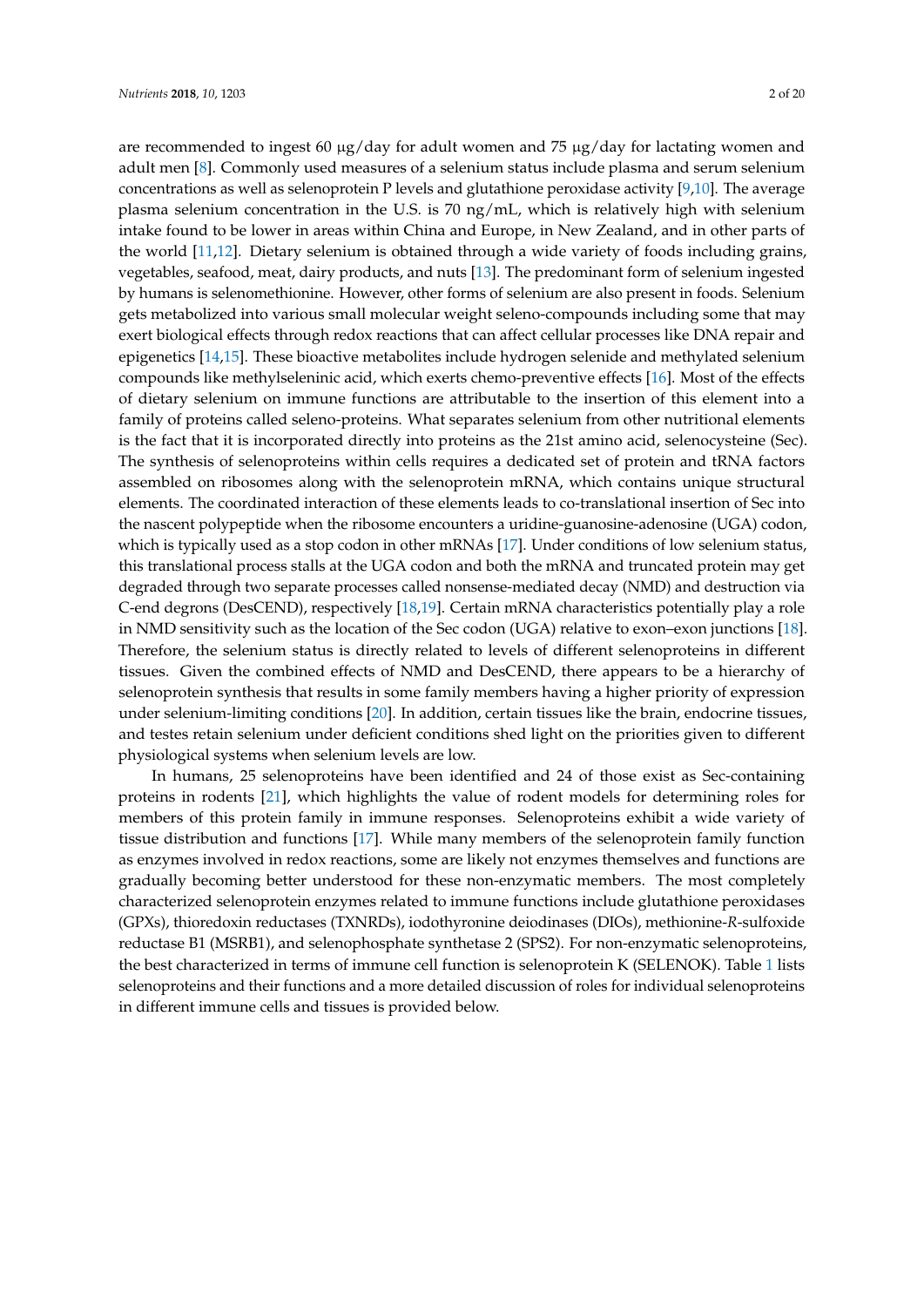<span id="page-2-0"></span>

| Selenoprotein                       | Abbreviations                                              | <b>Functions (References)</b>                                                                                                                                                                                                                                                                         |
|-------------------------------------|------------------------------------------------------------|-------------------------------------------------------------------------------------------------------------------------------------------------------------------------------------------------------------------------------------------------------------------------------------------------------|
| Glutathione peroxidase 1            | GPX1, cytosolic glutathione peroxidase                     | Reduces cellular $H_2O_2$ [22,23].                                                                                                                                                                                                                                                                    |
| Glutathione peroxidase 2            | GPX2, intestinal glutathione peroxidase                    | Reduces peroxide in gut [24,25].                                                                                                                                                                                                                                                                      |
| Glutathione peroxidase 3            | GPX3, Plasma glutathione peroxidase                        | Reduces peroxide in blood [26,27].                                                                                                                                                                                                                                                                    |
| Glutathione peroxidase 4            | GPX4, Phospholipid hydroperoxide glutathione<br>peroxidase | Anti-oxidative lipid repair enzyme localized to cytosol, mitochondria, and nucleus,<br>which reduces hydrogen peroxide radicals and lipid peroxides to water and lipid<br>alcohols and prevents iron-induced cellular ferroptosis [28,29].                                                            |
| Glutathione peroxidase 6            | GPX6                                                       | Importance unknown [30].                                                                                                                                                                                                                                                                              |
| Thioredoxin reductase 1             | TXNRD1, TR1                                                | Localized to cytoplasm and nucleus and regenerates reduced thioredoxin [31].                                                                                                                                                                                                                          |
| Thioredoxin reductase 2             | TXNRD2, TR3                                                | Localized to mitochondria and regenerates reduced thioredoxin [32].                                                                                                                                                                                                                                   |
| Thioredoxin-glutathione reductase   | TXNRD3, TR2, TGR                                           | Testes-specific expression, which regenerates reduced thioredoxin [33].                                                                                                                                                                                                                               |
| Iodothyronine deiodinase 1          | <b>DIO1</b> , D1                                           | Important for systemic active thyroid hormone levels [34].                                                                                                                                                                                                                                            |
| Iodothyronine deiodinase 2          | DIO2, D2                                                   | ER enzyme important for local active thyroid hormone levels [34].                                                                                                                                                                                                                                     |
| Iodothyronine deiodinase 3          | DIO3, D3                                                   | Inactivates thyroid hormone [34].                                                                                                                                                                                                                                                                     |
|                                     |                                                            | Regulator of F-actin repolymerization in macrophages during innate immune response,                                                                                                                                                                                                                   |
| Methionine-R-sulfoxide reductase B1 | MSRB1, SELR, SELX                                          | which works in concert with MICALs to reduce oxidated methionine (R)-sulfoxide                                                                                                                                                                                                                        |
|                                     |                                                            | (Met-RO) back to methionine [35,36].                                                                                                                                                                                                                                                                  |
|                                     |                                                            | ER-resident thioredoxin-like oxidoreductase that complexes with                                                                                                                                                                                                                                       |
| Selenoprotein F                     | SELENOF, Selenoprotein 15, SEP15                           | uridine-guanosine-guanosine-thymodine (UGGT) and improves protein quality control<br>by correcting misglycosylated/misfolded glycoproteins via the calnexin-calreticulin-<br>endoplasmic reticulum proten 57 (ERp57) axis and pH-dependent endoplasmic reticulum<br>proten 44 (ERp44 )system [37,38]. |
| Selenoprotein H                     | SELENOH, SELH, C11orf31                                    | Nuclear localization, which is involved in redox sensing and transcription [39,40].                                                                                                                                                                                                                   |
| Selenoprotein I                     | SELENOI, SELI, EPT1                                        | Involved in phospholipid biosynthesis [41].                                                                                                                                                                                                                                                           |
| Selenoprotein K                     | <b>SELENOK, SELK</b>                                       | Transmembrane protein localized to the endoplasmic reticulum (ER) and involved in<br>calcium flux in immune cells and ER associated degradation in cell lines [42,43].                                                                                                                                |
| Selenoprotein M                     | SELENOM, SELM, SEPM                                        | Thioredoxin-like ER-resident protein that may be involved in the regulation of body<br>weight and energy metabolism [44].                                                                                                                                                                             |
| Selenoprotein N                     | SELENON, SELN, SEPN1                                       | Transmembrane protein localized to ER. Mutations lead to multiminicore disease and<br>other myopathies [45,46].                                                                                                                                                                                       |
| Selenoprotein O                     | SELENOO, SELO                                              | Mitochondrial protein that contains a C-X-X-U (where C is cytosine, X is any nucleotide,<br>and U is uridine) motif suggestive of the redox function [47].                                                                                                                                            |
| Selenoprotein P                     | SELENOP, SEPP1, SeP, SELP, SEPP                            | Secreted into plasma for selenium transport to tissues [20,48].                                                                                                                                                                                                                                       |
| Selenoprotein S                     | SELENOS, SELS, SEPS1, VIMP                                 | Transmembrane protein found in ER involved in ER associated degradation [49,50].                                                                                                                                                                                                                      |
|                                     |                                                            | Oxidoreductase localized to the Golgi complex and ER and manifests a thioredoxin-like                                                                                                                                                                                                                 |
| Selenoprotein T                     | SELENOT, SELT                                              | fold and is involved in redox regulation and cell anchorage. Complexes with UGGTs to                                                                                                                                                                                                                  |
|                                     |                                                            | improve PQC. Deficiency leads to early embryonic lethality [51].                                                                                                                                                                                                                                      |
| Selenoprotein V                     | <b>SELENOV, SELV</b>                                       | Testes-specific expression [21].                                                                                                                                                                                                                                                                      |
| Selenoprotein W                     | SELENOW, SELW, SEPW1                                       | Putative antioxidant role, which may be important in muscle growth [52].                                                                                                                                                                                                                              |
| Selenophosphate synthetase 2        | SEPHS2, SPS2                                               | Involved in synthesis of all selenoproteins including itself [53].                                                                                                                                                                                                                                    |

# **Table 1.** Summary of Selenoprotein Functions.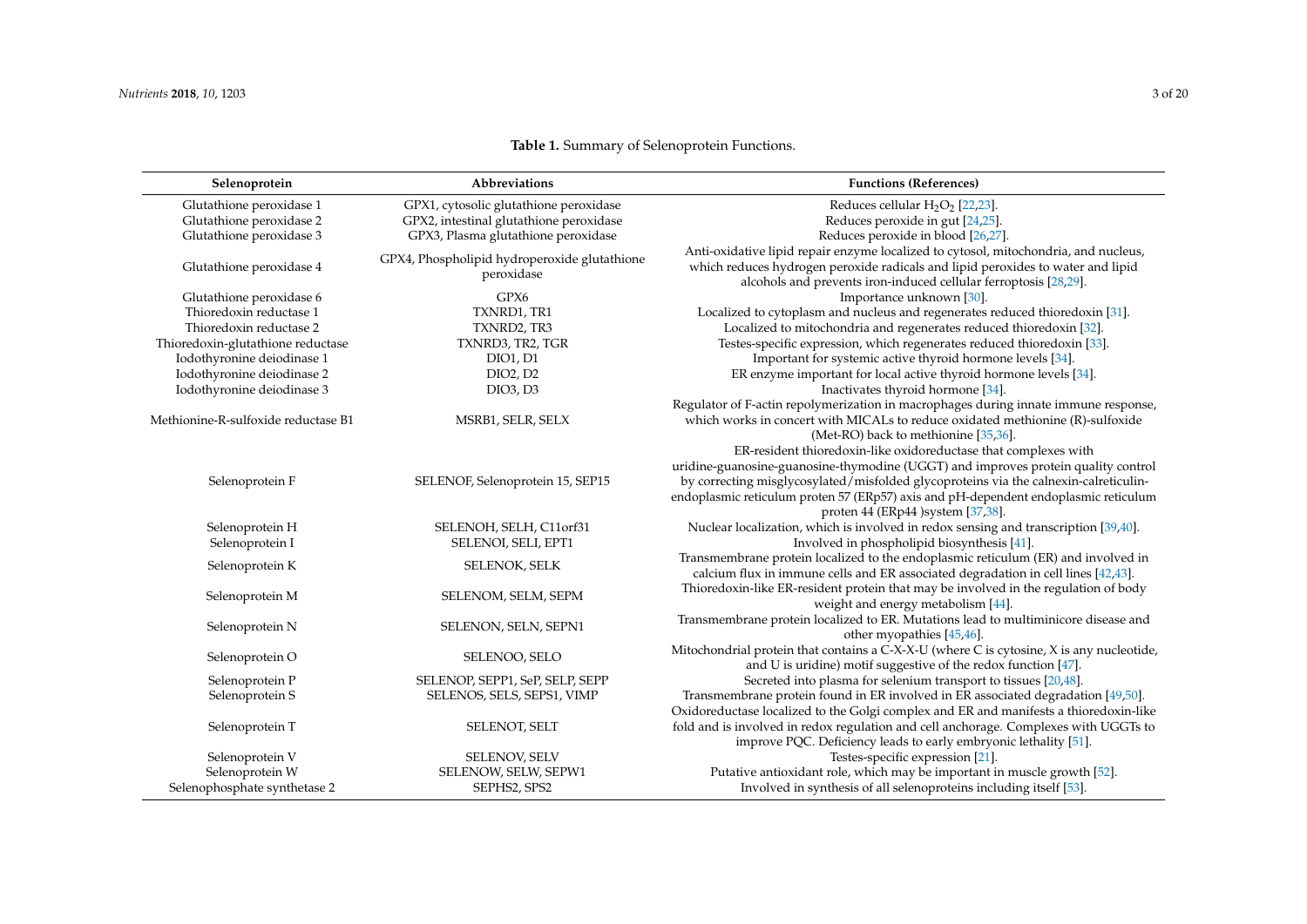As mentioned above, nearly all tissues are affected by changes in the selenium status or selenoprotein expression. While the focus of this review is on the immune system, it is important to first touch on other physiological systems impacted by the levels of selenium and selenoproteins. Embryonic lethality arising from deletion of the *trsp* gene encoding the Sec-tRNA required for translation [\[54\]](#page-13-1) demonstrates the essential nature of selenoproteins. In fact, there have been four individual selenoprotein knockout mice in which gene ablation was shown to result in embryonic lethality: GPX4, TXNRD1 and 2, and Selenoprotein T (SELENOT) [\[32](#page-11-22)[,51](#page-12-20)[,55](#page-13-2)[,56\]](#page-13-3). An essential role for one of these selenoproteins in the area of development was demonstrated by the recent study, which showed that GPX4 protects a critical population of interneurons from ferroptotic cell death [\[29\]](#page-11-23). In the muscular system, genetic maladies involving selenoproteins include multi-minicore diseases (MmD) such as rigid spine syndrome (RSS) resulting from mutations in the human gene encoding Selenoprotein N (SELENON) [\[57,](#page-13-4)[58\]](#page-13-5) and an associative dysfunction of the ryanodine receptor 1 (RyR1) receptor [\[59\]](#page-13-6). Transgenic overexpression of some selenoproteins potentially regenerates wasted muscle in mice [\[60\]](#page-13-7). Thyroid hormone metabolism is dependent upon the combined actions of the three selenoproteins known as iodothyronine deiodinases 1-3 (DIO1-3) [\[61\]](#page-13-8). Thus, selenium deficiencies can affect thyroid gland function and the many physiological systems impacted by thyroid hormone activity. In the hepatic system, selenium is absorbed from the gastrointestinal tract and utilized for biosynthesis of selenoproteins including Selenoprotein P (SELENOP), which is the primary plasma selenium transport protein [\[62\]](#page-13-9). Several groups have observed that SELENOP inactivation results in normal hepatic selenium levels while selenium content in other tissues decreases significantly. This reduces the total GPX and TXNRD pools [\[63,](#page-13-10)[64\]](#page-13-11). Consequently, those organs that rely on SELENOP-mediated selenium delivery become deficient when some tissues are given 'priority' over others for retention of this element since delivery through SELENOP decreases.

The central nervous system is appreciably dependent on an adequate selenium supply and, as mentioned above, diets that are slightly deficient in selenium do not elicit neurological deficits due to the preservation of selenium content in the central nervous tissue during dietary selenium restriction [\[65\]](#page-13-12). On the other hand, a targeted reduction in brain selenium reduces SELENOP bioavailability and causes spontaneous neurological deficits [\[66\]](#page-13-13), which are reversed by selenium supplementation [\[67](#page-13-14)[,68\]](#page-13-15). Additionally, overexpression of TRX1 has been found to mitigate oxidative challenges in the brain [\[69\]](#page-13-16). GPX1 was the first mammalian selenoprotein to be discovered [\[70](#page-13-17)[,71\]](#page-13-18) and has been shown to protect the brain from oxidative insults. Like GPX1, GPX4 protects cortical neurons from exogenous oxidative stress-inducing agents [\[72](#page-14-0)[,73\]](#page-14-1). Importantly, the protein oxidation product methionine-*R*-sulfoxide contributes to neurodegenerative diseases and can be repaired by thioredoxin-dependent selenoenzyme MSRB1, which reduces methionine-*R*-sulfoxide back to methionine [\[36\]](#page-12-21). Inactivation of MSRB1, however, does not produce neurological deficits [\[36\]](#page-12-21). In the kidney, several studies have identified the expression of DIOs, thioredoxin reductases (TRs), and GPXs, but their respective roles have not been fully elucidated. Burk et al. demonstrated that glutathione (GSH) deprivation causes severe pathogenic nephropathy [\[74\]](#page-14-2) while podocyte-specific ablation of the *trsp* gene in diabetic mice did not enhance markers of nephropathic disease. Moreover, murine renal expression of GPX1 has been reported not to be protective against diabetic nephropathy.

For clinically diagnosed disorders, Keshan disease (KD) is perhaps the most firmly established selenium deficiency-based pathology. This cardiomyopathy was first described in rural areas of China due to low selenium content in foods [\[75\]](#page-14-3). There is evidence in mouse models that selenium deficiency promotes the conversion of nonvirulent coxsackievirus B3 strains into a more virulent strain due to an increased oxidative stress [\[76\]](#page-14-4), which suggests that this infectious agent may be a cofactor. Selenoprotein deficiency may also promote osteochondral diseases including Kashin-Beck disease (KBD). This disease is a poly-pathogenic, degenerative osteochondropathy leading to chondrocyte necrosis [\[77\]](#page-14-5) and apoptosis [\[78–](#page-14-6)[80\]](#page-14-7), which results in growth retardation and secondary osteoarthrosis [\[81\]](#page-14-8). KBD is mainly endemic to Tibet, China, Siberia, and North Korea and is caused in part by poor selenium levels in soil that usually affects children between the ages of 5 to 15 [\[81,](#page-14-8)[82\]](#page-14-9).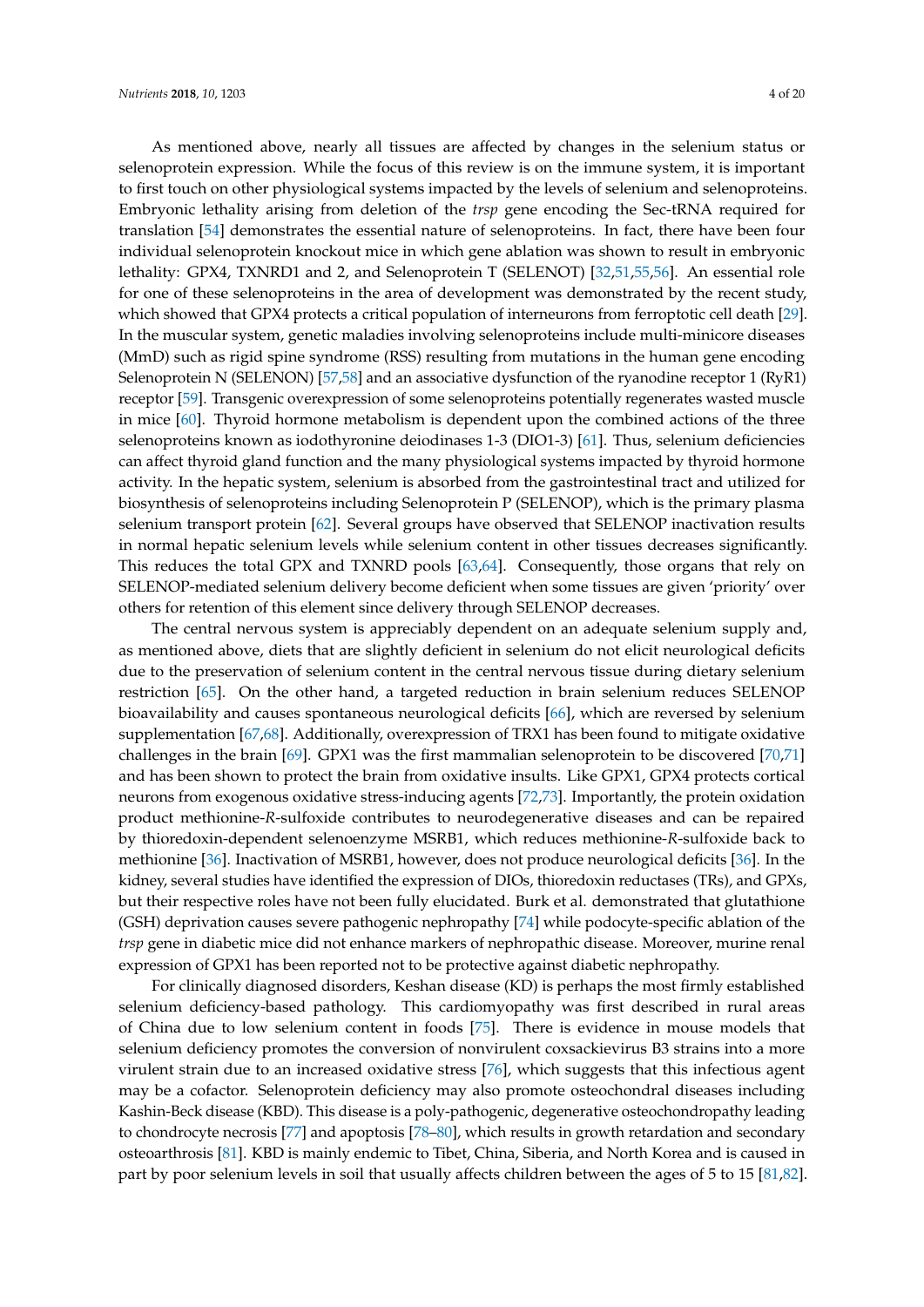In 1998, Moreno-Reyes et al. established the relationship between this osteoarthropathy and selenium deficiency in rural Tibet [\[82\]](#page-14-9).

#### **2. Selenium and Immunobiology**

The importance of adequate levels of dietary selenium and its efficient incorporation into selenoproteins in immunity has been demonstrated in cell culture models, in rodent models, in livestock and poultry studies, and in humans. Selenium deficiency can give rise to immune-incompetence that leads to increased susceptibility to infections and possibly to cancers. There is some evidence that selenium can modulate the pathology that accompanies chronic inflammatory diseases in the gut and liver as well as in inflammation-associated cancers [\[83,](#page-14-10)[84\]](#page-14-11). Selenium deficiency and suppressed selenoprotein expression have been implicated in higher levels of inflammatory cytokines in a variety of tissues including the gastrointestinal tract [\[85](#page-14-12)[,86\]](#page-14-13), the uterus [\[87\]](#page-14-14), mammary gland tissues [\[88\]](#page-14-15), and others. However, some inflammatory processes actually increase when selenium intake changes from deficient to sufficient levels. For example, a mouse model of allergic asthma showed that selenium deficiency reduced airway inflammation while adequate selenium intake produced higher levels of inflammation that were then decreased when supra-nutritional levels of selenium were used [\[89\]](#page-14-16). In addition, increasing the selenium status through dietary delivery of sodium selenite raised expression levels and translation of mRNAs encoding stress-related selenoproteins as well as genes involved in inflammation and interferon  $\gamma$  IFN $\gamma$  responses [\[90\]](#page-14-17).

Selenium supplementation, for the most part, is immuno-stimulatory, which is measured by a wide range of parameters including T cell proliferation, NK cell activity, innate immune cell functions, and many others [\[91\]](#page-14-18). This depends on the baseline selenium status and the strongest effects can be seen when supplementation boosts selenium levels from inadequate to adequate while the benefits of increasing an adequate selenium level to supra-nutritional levels is less clear. The activation of human blood leukocytes has been shown to increase in response to selenium-enriched foods [\[92\]](#page-15-0). Vaccine responses against pathogens such as poliovirus have been shown to improve with selenium supplementation [\[93\]](#page-15-1) even though results were mixed when analyzing the influenza vaccine in older adults [\[94\]](#page-15-2). Similarly, integrated-omics analyses of pathways affected by the selenium status in rectal biopsies from 22 healthy adults showed reduced inflammatory and immune responses and cytoskeleton remodeling in the suboptimal selenium status group [\[95\]](#page-15-3). Similarly, selenium supplementation was shown to modulate the inflammatory response in respiratory distress syndrome patients by restoring the antioxidant capacity of the lungs, which moderated the inflammatory responses through interleukin (IL)-1β and IL-6 levels and meaningfully improved the respiratory mechanics [\[96\]](#page-15-4).

There have been few definitive reports of selenium and selenoprotein levels affecting hematopoiesis and the development of the immune system. The deletion of the essential selenoprotein, TXNRD2, does not impair lymphocyte development and maintenance [\[97\]](#page-15-5). However, a T cell-specific knockout of all selenoproteins was found to reduce the number of mature T cells emerging from lymphoid tissues [\[98\]](#page-15-6). Autoimmunity is an important issue related to immune system development and there have been reports in humans of an increase in the prevalence of autoimmune thyroiditis in low-selenium regions that are consistent with studies in mice [\[99](#page-15-7)[,100\]](#page-15-8). While selenium is vital for many immune cell functions (Figure [1\)](#page-5-0), the benefits of applying wide scale selenium supplementation as an approach to boost immunity in the general population have lacked definitive support over the years. This suggests a need for a more refined evaluation of how selenium affects different types of immune responses along with a deeper mechanistic understanding. In the following sections, the effects of selenium on various aspects of immunity and its mechanisms of action will be discussed in further detail.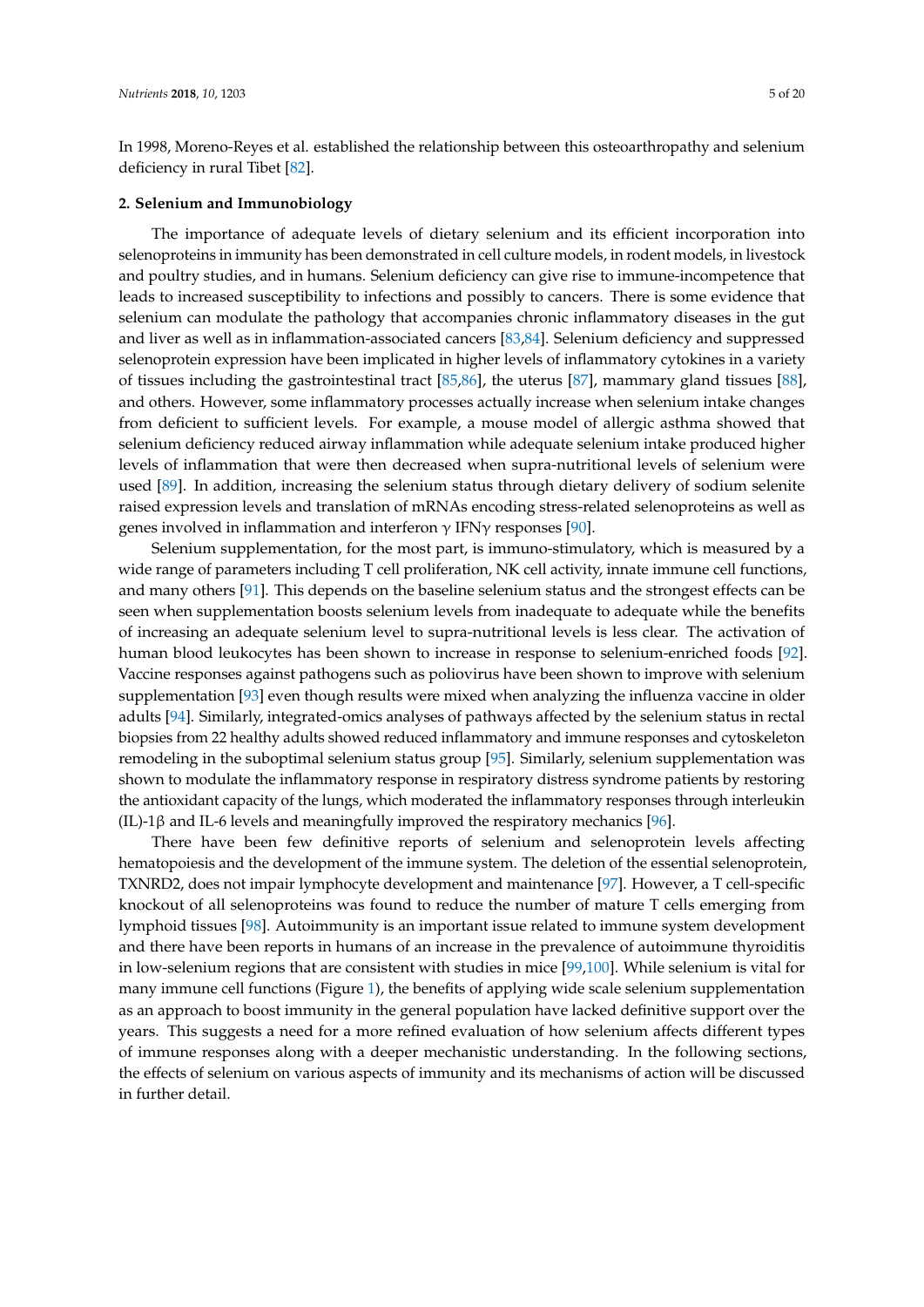<span id="page-5-0"></span>

Figure 1. A summary of selenium and immune responses.

### **3. Leukocyte Functions**

Adaptive immunity is affected by selenium intake including the activation and functions of T and B cells. One immunological feature of selenium levels in vivo is the positive effect that higher selenium has on the proliferation and differentiation of cluster of differentiation(CD)4<sup>+</sup> T helper (Th) cells. There are several reports of the skewing of T cell immunity toward Th1 phenotypes. For example, our laboratory used a mouse model of viral antigen vaccination to test effects of low (0.087 ppm), medium (0.25 ppm), and high (1.0 ppm) selenium diets and found that Th1 immunity was enhanced along with the T cell receptor signal strength [\[101\]](#page-15-9). In a separate study, oral administration of synthetic selenium nanoparticles induced a robust Th1 cytokine pattern after a hepatitis B surface antigen vaccination in a mouse model [\[102\]](#page-15-10). Less information is available regarding the effects of selenium on cytotoxic CD8<sup>+</sup> T cells even though cytotoxic T cells from aged mice (24 months old) showed enhanced mitogen-induced proliferation when treated with selenium supplementation [\[103\]](#page-15-11). Mouse knockout models have shown roles for selenoproteins in antibody production. In particular, T cell deletion of the *trsp* gene responsible for the synthesis of all selenoproteins not only affected T cell maturation and activation but reduced the T cell 'help' provided to B cells for secreting antibodies, which is determined by low levels of serum immunoglobulin [\[98\]](#page-15-6). A small study in humans showed a positive effect on antibody titers against the diphtheria vaccine with selenium supplementation that correspond to increased lymphocyte counts [\[104\]](#page-15-12). In a more recent study involving Selenoprotein F (SELENOF) knockout mice, elevated levels of immunoglobulins were detected in the sera that were nonfunctional [\[38\]](#page-12-22). The authors of this study concluded that SELENOF functions as a gatekeeper of immunoglobulins in the endoplasmic reticulum (ER), which supports the redox quality control of these proteins and likely other proteins.

Innate immune cell functions have also been shown to be impacted by selenium levels. Macrophages are affected by selenium levels in terms of their inflammatory signaling capacity and anti-pathogen activities. Activation of macrophages through pathogen-associated molecular patterns like lipopolysaccharide (LPS) generates an oxidative burst. Additionally, macrophage activation involves the release of cytokine mediators and arachidonic acid-derived prostaglandins like prostaglandin E2 (PGE2), thromboxane A2 (TXA2), and prostaglandin D2 (PGD2) as well as its metabolite 15-Deoxy-Delta-12,14-prostaglandin J2 (15d-PGJ2). It was shown that selenium induces a phenotypic switch in macrophage activation from a classically activated, pro-inflammatory phenotype (M1) toward an alternatively activated, anti-inflammatory phenotype (M2) [\[105\]](#page-15-13). Regarding the latter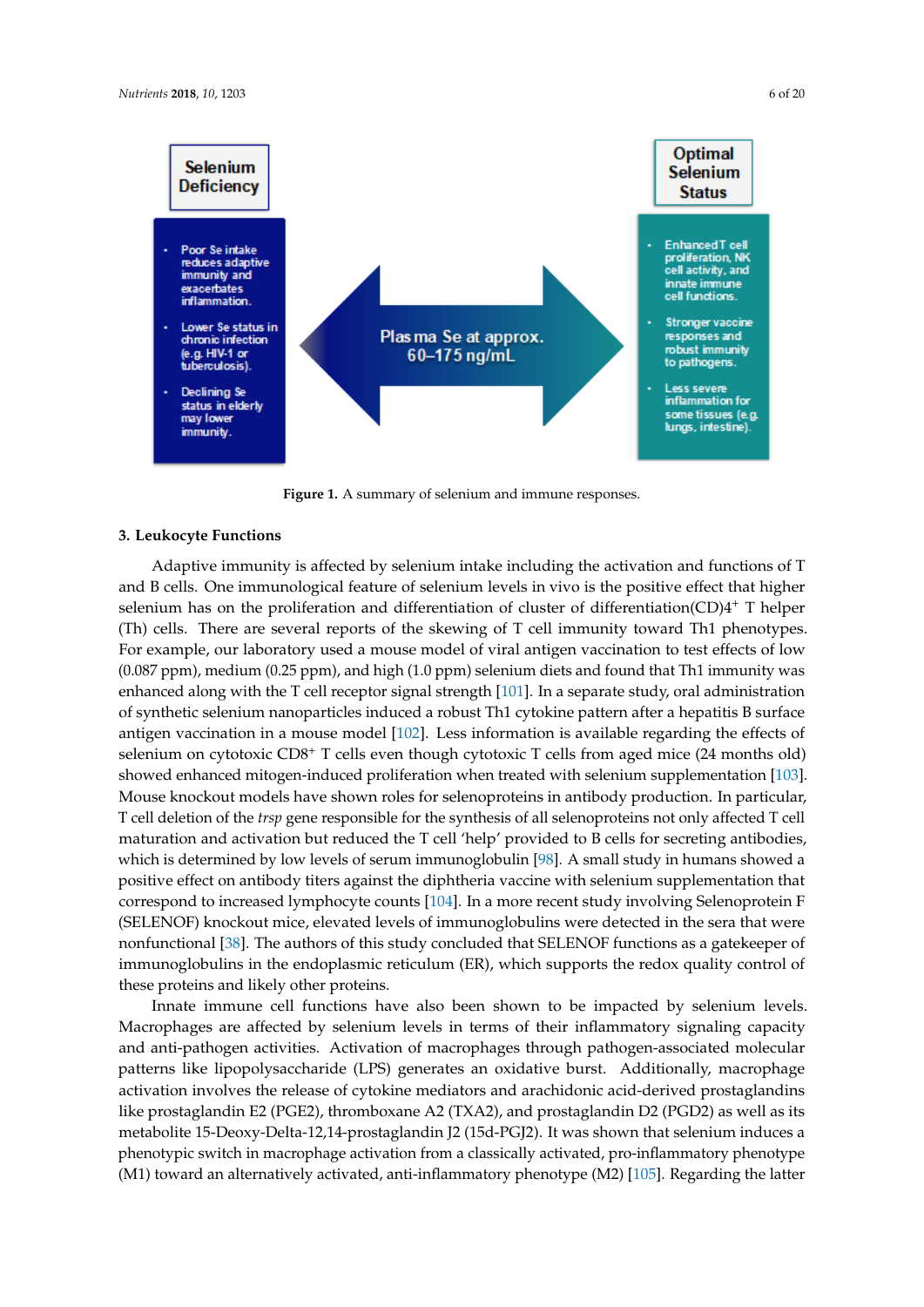phenotype, selenium was shown to be pivotal for cyclooxygenase-dependent 15d-PGJ2 generation and M2-mediated clearance of helminthic parasite infections [\[106\]](#page-15-14). Evidence from several studies demonstrated that selenium levels and selenoproteins regulate migration and phagocytosis functions in macrophages [\[107](#page-15-15)[,108\]](#page-15-16). Experiments involving golden Syrian hamster macrophages and *Staphylococcus aureus* showed that higher levels of selenium in culture media led to significant increases in macrophage phagocytic activity, nitric oxide production, and *S. aureus* killing [\[109\]](#page-15-17). Furthermore, pre-treatment of RAW264.7 mouse macrophages with selenium supplementation prior to exposure to *S. aureus* led to lower levels of nuclear factor kappa-light-chain-enhancer of activated B cells (NF-κB) activation and downstream inflammatory cytokine release [\[110\]](#page-16-0). Less information is available regarding selenium levels and neutrophil function. However, one study demonstrated that increased selenium intake may protect neutrophils from endogenous oxidative stress [\[111\]](#page-16-1). Natural Killer (NK) cells are impacted by dietary selenium intake both directly and indirectly. Serum selenium concentration was positively associated with peripheral CD16<sup>+</sup> NK cells in older humans [\[112\]](#page-16-2). However, functional capacity of these NK cells, e.g., cytotoxicity, was not determined. A separate study in mice showed that selenium supplementation increased the cytotoxic functions of NK cells [\[113\]](#page-16-3). The inhibitory receptor, CD94/Natural Killer G2A (NKG2A), was found to be sensitive to selenite treatment, which indicated that NK cell activity may be indirectly increased using this form of selenium [\[114\]](#page-16-4). The use of selenium to increase innate immunity may be enhanced when provided along with other nutritional antioxidants. This was demonstrated in prematurely aging mice that exhibited improved macrophage and NK cell functions with a cocktail of antioxidants that included selenium [\[115\]](#page-16-5).

#### **4. Immune Responses to Pathogens**

Innate and adaptive immune responses against bacterial and parasitic infections rely on sufficient selenium for eliminating these pathogens. For example, selenium deficiency in mice was shown to impair innate immunity and induce susceptibility to *Listeria monocytogenes* infection [\[116\]](#page-16-6). In this study, C57BL/6 mice fed adequate or deficient selenium diets were infected with *L. monocytogenes* and it was found that mice maintained on a selenium deficient diet produced less IFN $\gamma$  when compared to mice that were fed the control diet. In addition, selenium supplementation decreased the parasitemia of pregnant Wistar rats infected with *Trypanosoma cruzi* [\[117\]](#page-16-7). Selenium intake also affects the plasticity of macrophages during immune responses to helminthic parasite infections. For example, a mouse model of infection with *Nippostrongylus brasiliensis*, which is a gastrointestinal nematode parasite, showed that higher levels of dietary selenium led to optimal expression of selenoproteins and selenium-dependent production of cyclooxygenase (COX)-derived endogenous prostanoids crucial for eliminating *N. brasiliensis* infection [\[118\]](#page-16-8). Similarly, mice infected with *Heligmosomoides bakeri* required sufficient selenium intake to eliminate these helminthic pathogens and this correlated with increased local expression of Th2-associated genes in infected small intestinal tissues [\[119\]](#page-16-9).

Bacterial infections in neonates may be a particularly important outcome related to maternal selenium status, which is suggested by studies in humans and rodent models [\[120](#page-16-10)[–122\]](#page-16-11). These studies do not necessarily distinguish between the effects of the selenium on the immune system and other effects that selenium can have on infant health. In addition to the role of the selenium status on the immune system, one must keep in mind the direct effects that selenium has on bacterial pathogens as well the fact that many bacterial species express selenoproteins [\[123\]](#page-16-12).

Selenium is one of many nutrients implicated in the severity and progression of tuberculosis (TB) caused by the bacterium *Mycobacterium tuberculosis* [\[124\]](#page-16-13). Pulmonary TB patients have lower selenium statuses when compared to healthy controls [\[125\]](#page-16-14). Interestingly, investigators also observed that TB patients with concomitant HIV infection exhibited a significantly lower concentration of serum selenium along with augmented wasting versus those without HIV infection. Intensified wasting in TB patients was positively correlated with the severity of lung disease and was associated with low serum selenium levels [\[126\]](#page-16-15). Following a two-month intervention study, selenium plus vitamin E supplementation enhanced total antioxidant capacity in patients with pulmonary TB even though the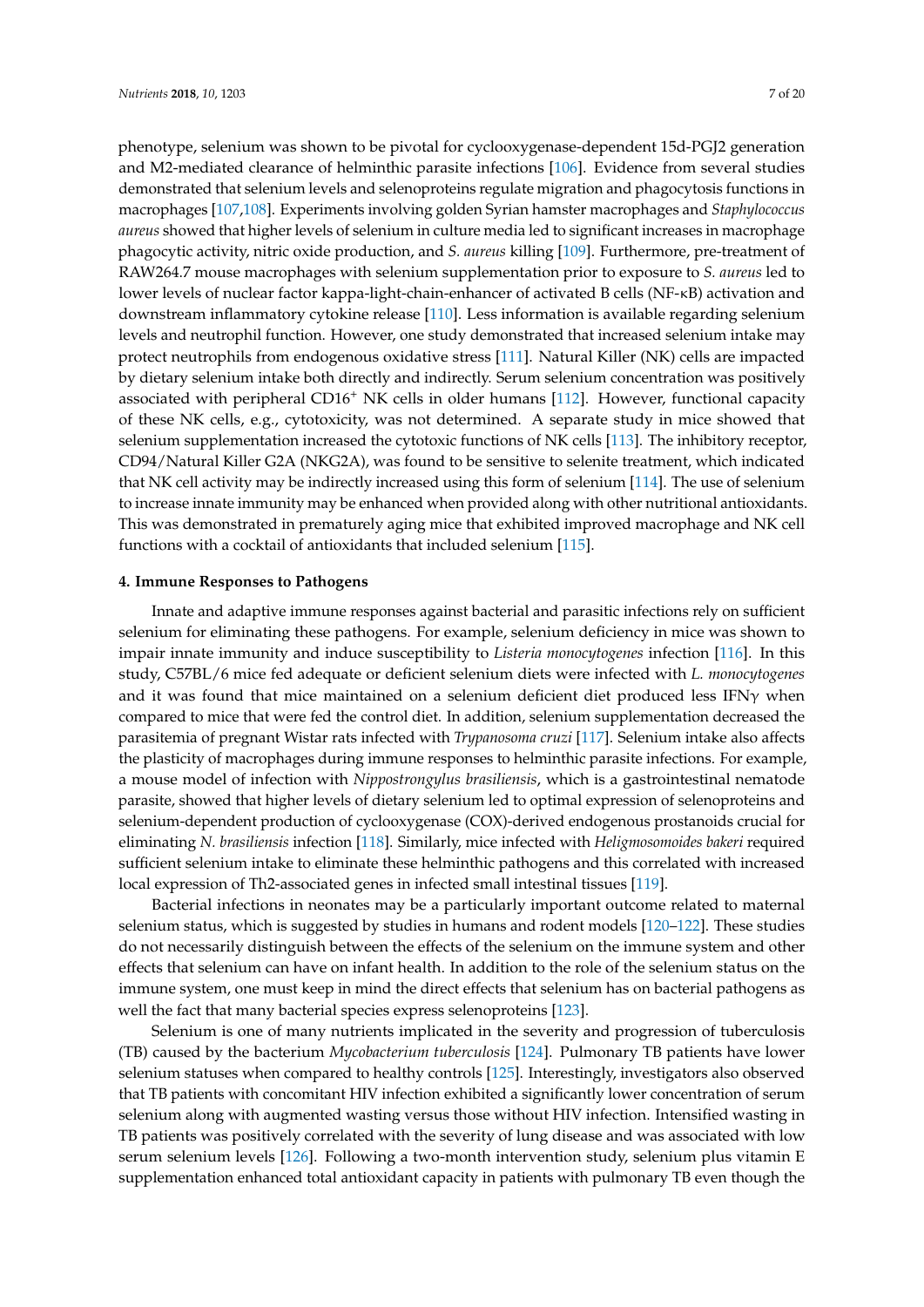effects on the immune system were not determined [\[127\]](#page-16-16). However, several researchers have pointed out that some trace nutrients that may be used as supplements to restore immunity and lung function may also be exploited by *M*. *tuberculosis* to promote growth of the pathogen [\[128\]](#page-17-0). This has been supported by data involving the growth of this bacteria under different selenium concentrations [\[129\]](#page-17-1).

The beneficial effects of a higher selenium status have been supported for some viral infections even though there are some studies that do not conclusively demonstrate effective improvements in anti-viral immunity [\[130\]](#page-17-2). Moreover, the antioxidant properties of some selenoproteins have been suggested to contribute to boosting anti-viral immunity [\[131\]](#page-17-3). However, some selenoproteins that have not been established as antioxidant enzymes like SELENOK can also play key roles in protecting against viruses [\[42\]](#page-12-23). The chronic hepatitis C virus (HCV) has been shown to influence oxidative stress levels in humans and an association between HCV load and the selenium status has been associated with a documented selenium status [\[132\]](#page-17-4). Oxidative stress can have genomic altering effects on RNA viruses that can lead to higher virulence of certain viruses themselves and this has been shown to involve the selenium status in the case of coxsackievirus B3 [\[133\]](#page-17-5). Thus, the effects of selenium on the virus in some cases may compound the influence of this micronutrient on the immune system. Targeting individuals with low selenium intake or the elderly with a declining selenium status with selenium supplementation may be an effective public health initiative for increasing vaccine responses to viruses [\[134\]](#page-17-6). There is evidence to support a positive effect on adaptive immune responses to vaccination against viral pathogens. This causes polio and influenza in populations with a low baseline selenium status [\[93](#page-15-1)[,135\]](#page-17-7).

The most compelling data available regarding the role of selenium in anti-viral immunity are those related to HIV infection, which is a global pandemic that particularly afflicts persons with inadequate nutrition and directly impairs immunity [\[136\]](#page-17-8). Selenium is one micronutrient implicated in disease progression. Low selenium intake has been associated with HIV prevalence [\[137](#page-17-9)[,138\]](#page-17-10) and the status of  $CD4^+$  T cell numbers has been correlated with selenium levels in HIV<sup>+</sup> patients [\[139\]](#page-17-11). There is some evidence that selenium malabsorption or overutilization in Acquired immune deficiency syndrome (AIDS) patients may affect or be affected by disease progression [\[140](#page-17-12)[,141\]](#page-17-13). In particular, selenium-deficient HIV<sup>+</sup> patients tend to present with disrupted hemodynamics such as depressed selenium plasma and erythrocyte levels, diminished glutathione peroxidase activity, and stunted cardiac selenium bioavailability. A plasma selenium status is conventionally assessed by SELENOP levels and GPX activity as well as selenium levels, which respond differently to changes in selenium consumption [\[142\]](#page-17-14). Thus, it is difficult to directly compare studies using different selenium status readouts [\[143\]](#page-17-15). Anti-retroviral therapies may also confound the selenium status [\[144,](#page-17-16)[145\]](#page-17-17). However, some studies have not supported this notion [\[146\]](#page-17-18). Additionally, selenium is often combined with other nutrients for intervention studies, which makes assessment of its impact difficult to distinguish from other nutritional components. Several cohort studies have illustrated an association between selenium deficiency and progression to AIDS-related mortality [\[147\]](#page-17-19). Remarkably, randomized controlled trials demonstrated that selenium supplementation minimized hospitalizations and diarrheal morbidity and improved CD4<sup>+</sup> T cell counts [\[141](#page-17-13)[,148\]](#page-18-0). Similarly, an inhibitory effect of selenium on HIV in vitro due to the radical scavenger effects of glutathione peroxidase has been reported [\[141\]](#page-17-13). Glutathione peroxidase and other antioxidant selenoenzymes along with catalase have been implicated in decreasing a viral activation impact on redox control [\[141](#page-17-13)[,149\]](#page-18-1). Thus, the potential benefits of selenium supplementation for HIV infection likely resides in the redox regulating selenoenzymes and resides less with the pro-oxidant seleno-metabolites that are found to affect cancer.

#### **5. Selenium and Its Effects on a Shift toward Anti-Cancer Immunity**

The effects of the selenium status on carcinogenesis or tumor progression have been intensely studied and results have led to a wide variety of conclusions. In humans, there have been several epidemiological studies as well as intervention studies involving different types of cancer, which suggests beneficial effects of higher selenium status [\[150](#page-18-2)[–152\]](#page-18-3). On the other hand, the selenium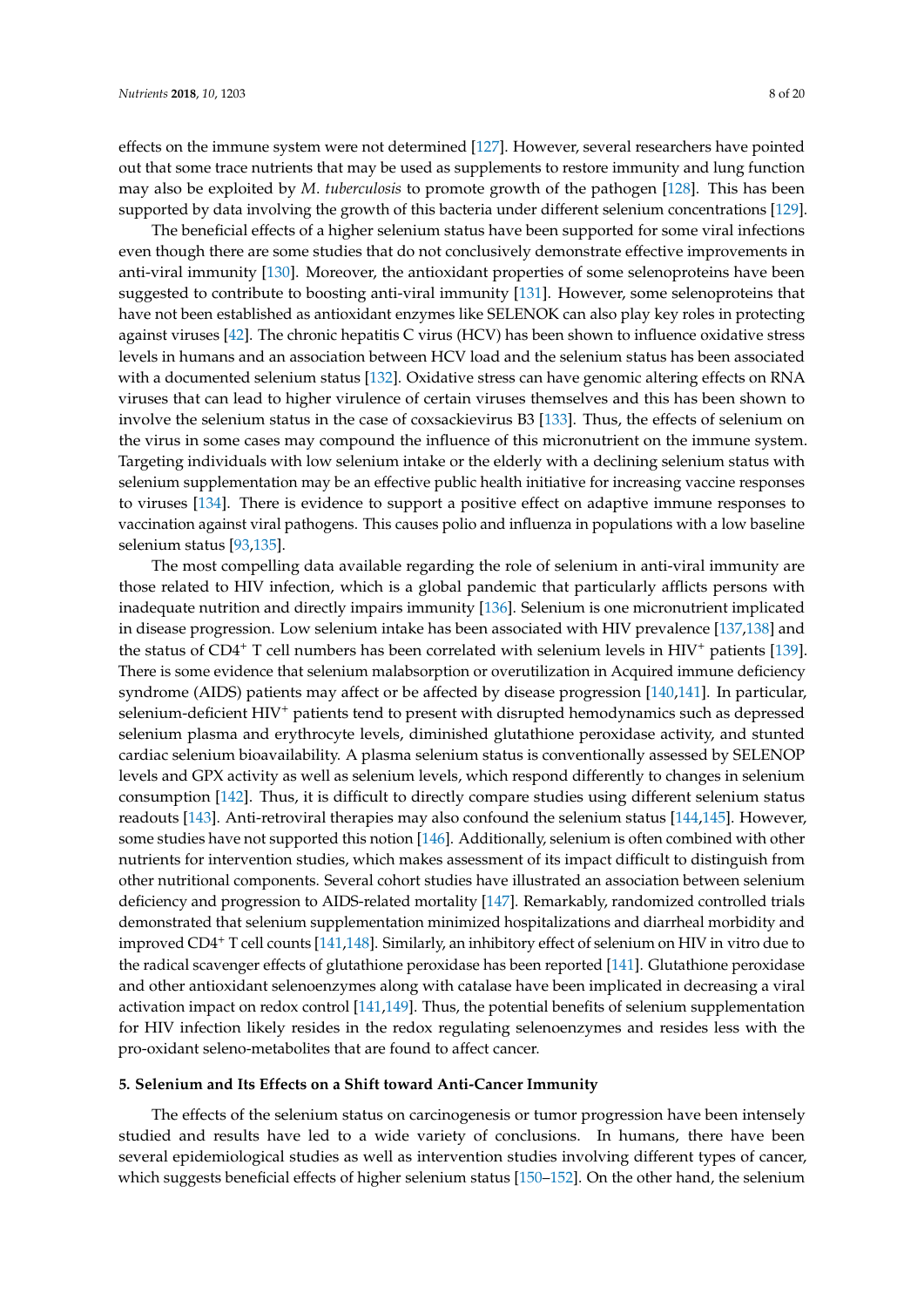status was not found to be a factor in cancer progression in a number of other studies [\[153–](#page-18-4)[156\]](#page-18-5). From the perspective of research in humans, it has proven difficult to separate the direct effects that selenium has on carcinogenesis from its impact on the growth of established tumors as well as its influence on cancer immunity. One of the direct anti-cancer effects of selenium is related to the ability of seleno-compounds to induce oxidative stress and DNA damage accumulation and, consequently, apoptosis [\[15\]](#page-11-4). Other direct effects of selenium on established tumors in humans are less clear and this is particularly true for those effects that are exerted through the immune system. For example, there is some evidence from one human study suggesting an inhibitory effect of selenium on the epithelial-to-mesenchymal transition (EMT) that drives metastasis [\[157\]](#page-18-6). This was accompanied by the capacity of higher levels of selenium to down-regulate expression of genes involved in wound healing and inflammation, which are both related to EMT. The idea that selenium supplementation may be used to support the immune system during cancer treatment has been supported by some studies including those related to childhood leukemia and neutropenia [\[158](#page-18-7)[,159\]](#page-18-8). Intervention studies showed positive effects of selenium on mitigating neutropenia in children suffering from leukemia/lymphomas as well as solid tumors [\[160\]](#page-18-9).

There is evidence that GPX4 modulates hepatocellular carcinoma (HCC) in both humans and rodent models. In humans, GPX4 expression in tumors positively correlated with patient survival and was linked to pathways that regulate cell proliferation, motility, tissue remodeling, and immune responses with a particular effect on M1 macrophage polarization [\[161\]](#page-18-10). Corroborative results demonstrate that overexpression of GPX4 decreased the growth of human HCC cell lines using xenotransplantation into immune-deficient non-diabetic (NOD) mice. These findings are consistent with previous studies showing that inhibition of GPX4 expression by siRNA in HCC cells increased the formation of Vascular endothelial growth factor (VEGF) and IL-8 cytokines [\[162\]](#page-18-11), which are both clinically relevant adverse prognostic factors in HCC patients [\[162,](#page-18-11)[163\]](#page-18-12). However, since NOD mice do not include a competent immune system, it is difficult to interpret how the immune relevant data from the human gene arrays can be related to the rodent studies.

The polarization of tumor-associated macrophages away from tolerogenic phenotypes and toward anti-tumor M1 macrophages suggested in the above experiments with GPX4 overexpression was also supported in selenium nanoparticle studies [\[164\]](#page-18-13). However, how selenium levels affect macrophage polarization in the tumor microenvironment in human cancers remains to be determined. As discussed in a previous review [\[165\]](#page-18-14), higher levels of selenium can increase NK cell activity by preventing the non-enzymatic formation of parafibrin that surrounds tumor cells and hinders immune surveillance and by activating the NK cell population in the tumor microenvironment. The anti-tumoral activity of NK cells requires the expression of the activating receptor natural killer group 2 member D (NKG2D) on NK cell surfaces [\[166\]](#page-19-0). The selenium metabolite known as methylselenol was found to upregulate two NKG2D ligands on the surface of tumor cells [\[167\]](#page-19-1). However, it was not determined if this led to increased NK cell killing of tumor cells. This feature is important for the detection of tumor cells by CD8<sup>+</sup> T cells since these cells also express NKG2D. In fact, major histocompatibility-I (MHC-I) present tumor antigens to CD8<sup>+</sup> T cells to activate their cytotoxic activities, which is also affected by methylselenol in cancer cells. In particular, this selenium metabolite was shown to alter redox metabolism in melanoma cells and lead to increased levels of MHC-I cell surface antigens [\[168\]](#page-19-2). This study showed that the actions of methylselenol mimic IFN $\gamma$  signaling by also upregulating members of IFNγ responsive genes. However, one must consider the detrimental effects of inducing oxidative stress in some tissues such as the gut where this can promote tumorigenesis and tumor progression [\[85\]](#page-14-12).

Due to the ability to control experimental conditions, rodent models of selenium and cancer have provided data that may be easier to interpret. However, unless specifically built into the study design, it is difficult if not impossible to distinguish between the effects of the bioavailable selenium on the cancer cells themselves versus the immune cells that are either trying to facilitate tumor progression or trying to eradicate the cancer cells. The mixed results for rodent cancer studies when tumor growth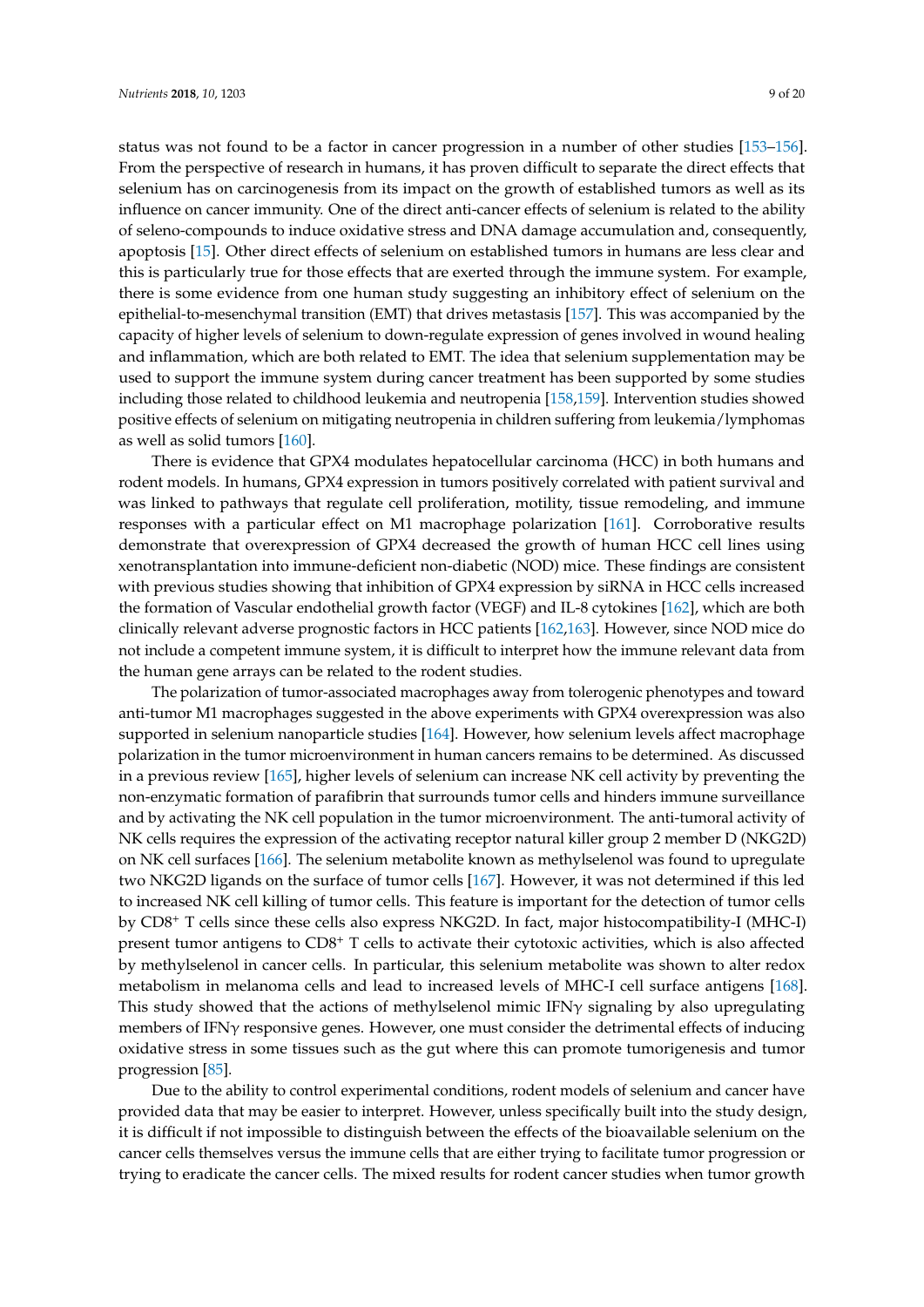is the primary endpoint for mouse studies highlight this confounding issue. For example, in our mouse model study of syngeneic mesothelioma tumors that utilized immune competent animals, we expected that increasing dietary selenium would hinder tumor progression due to enhanced anti-cancer immunity. However, the tumors progressed at an accelerated rate in mice that were fed higher selenium diets due to the pro-reducing capacity in the tumor cells themselves [\[169\]](#page-19-3). Other rodent studies focused on melanoma or breast cancer found different results with higher selenium intake leading to lower tumor growth concurrent with immune enhancing effects [\[170\]](#page-19-4). When immune responses have been analyzed, the predominant effect is an enhancement of Th1 immunity and a reduction in regulatory T cells (Tregs) and myeloid-derived suppressor cells that suppress anti-tumor immunity [\[171](#page-19-5)[,172\]](#page-19-6). There are many factors to consider when analyzing the results of the rodent cancer studies including the type of cancer, strain, and immune status of the rodents, dose and form of selenium used, and endpoints used for analyses. The generation of new xenograft models as well as humanized rodents will facilitate these studies when the research field moves forward.

## **6. Specific Mechanisms by Which Selenoproteins Regulate Immunity**

There have been some investigations into molecular mechanisms underlying the effects of selenium on the immune system. Because selenium can impact so many cellular functions, it is very difficult to dissect out the many different pathways and individual molecules regulated by this micronutrient. Despite these caveats, the generation of transgenic and knockout mouse models has revealed some intriguing mechanisms involving individual selenoproteins. Two examples shown below involve roles elucidated for two selenoproteins in regulating immune cell functions.

MSRB1 is the lone Sec-containing member of the methionine sulfoxide reductase (MSR) family of proteins, which also includes MSRA, MSRB2, and MSRB3. Reactive oxygen species (ROS) can oxidize methionine residues in proteins to produce a mixture of *S*-stereoisomers and *R*-stereoisomers of methionine sulfoxide, which are reduced by MSRA and MSRB enzymes, respectively [\[173\]](#page-19-7). The first report of MSRB1 in macrophage biology described its role in regulating actin polymerization during cellular activation that promoted functions like phagocytosis and cytokine secretion [\[174\]](#page-19-8). Two methionine residues in actin are specifically converted to methionine-R-sulfoxide by monooxygenase enzymes called Mical1 and Mical2 and are reduced back to methionine by selenoprotein MSRB1, which supports actin disassembly and assembly, respectively. In this manner, macrophages utilize a system of redox reactions during cellular activation by stimulating MSRB1 expression and activity as a part of innate immunity. There are two intriguing aspects of this regulatory process. First, lipopolysaccharide (LPS) induces expression of MSRB1, but not other MSRs, which suggests stereo-specificity in the reactions. Second, a follow-up study found that MSRB1 controls immune responses by promoting anti-inflammatory cytokine expression in macrophages [\[35\]](#page-12-24). It must be noted that bacteria have their own versions of MSRs and the importance of this was shown in the case of *Francisella tularensis*, which replicates within macrophages during infection. The *F. tularensis* MSRB (the only B isoform in bacteria) was crucial in promoting replication while MSRA was not as important [\[175\]](#page-19-9). In fact, the roles of MSRB in the pathogenesis of several bacteria have been investigated, but it must be noted that the bacterial enzyme contains cysteine (Cys) in place of Sec and, therefore, these MSRBs are not selenoproteins. Overall, it remains to be determined how the regulated expression of MSRB1 in humans affects infection with this bacterium or other pathogens that replicate within macrophages, but this selenoprotein appears to be quite important in shaping innate immune responses.

Our laboratory has studied SELENOK in the immune system for a number of years starting with the finding that levels of this selenoprotein were relatively high in immune tissues of mice and its expression increased with higher selenium intake [\[42\]](#page-12-23). SELENOK knockout mice showed no overt phenotype and were fertile, but we found ~50% reduction in most immune cell functions when the immune system was challenged [\[42\]](#page-12-23). We subsequently identified its role in promoting calcium flux during immune cell activation by SELENOK complexing with the enzyme DHHC6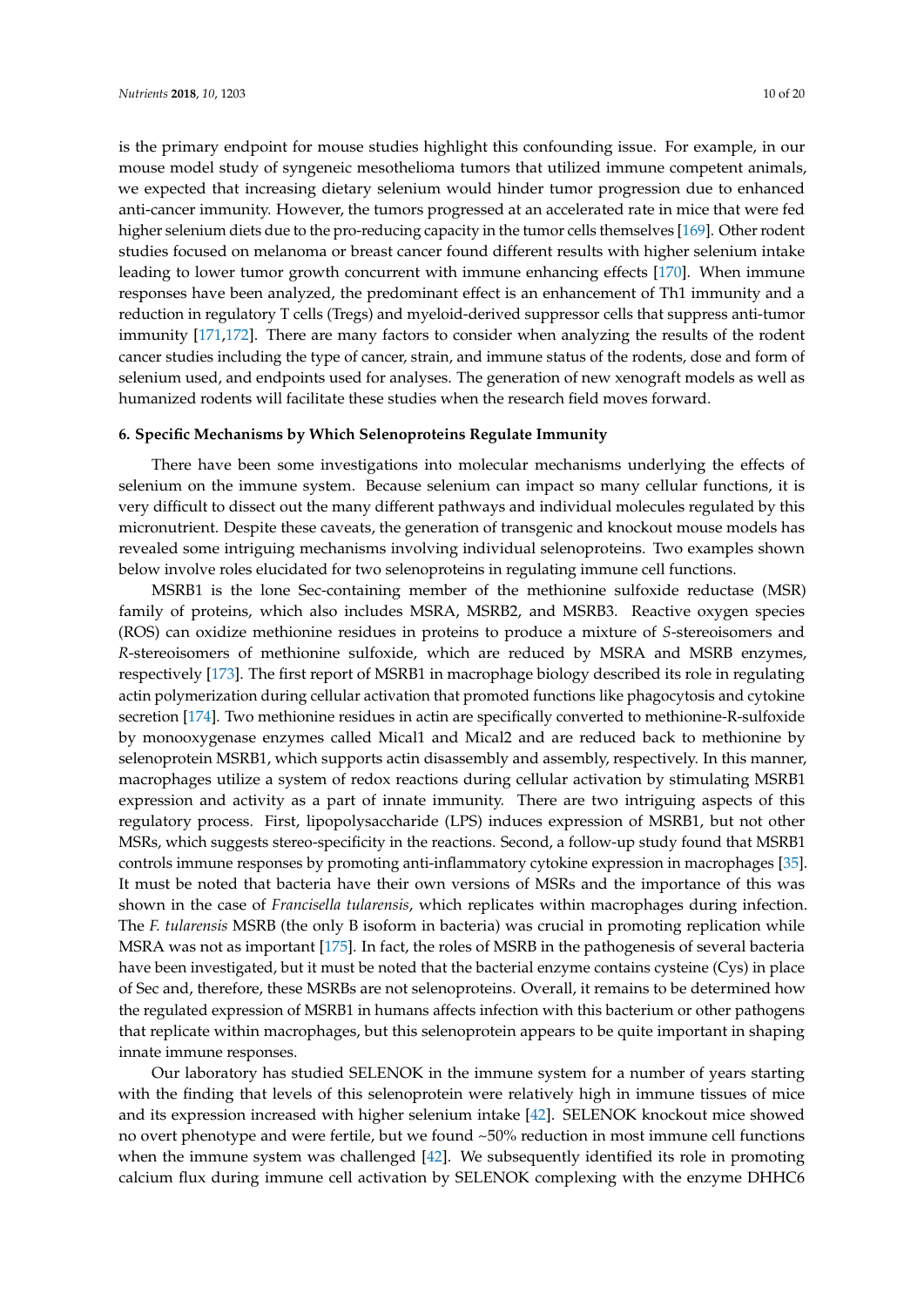(letters represent the amino acids aspartic acid, histidine, histidine, and cysteine in the catalytic domain and 6 represents the 6th member of the family) to palmitoylate to the endoplasmic reticulum (ER) calcium channel protein inositol-1,4,5-trisphosphate receptor (IP3R) [\[176\]](#page-19-10). SELENOK itself does not function as an enzyme but instead binds to DHHC6 to stabilize the acylated intermediate of this enzyme so that it is not hydrolyzed by water, which does not hydrolyze the thioester bond between the acyl group and the cysteine residue in DHHC6 before it can transfer the acyl group to target proteins like IP3R [\[177\]](#page-19-11). Other proteins involved in immune functions also depend on SELENOK/DHHC6 for palmitoylation to carry out their activities including CD36 and Arf-GAP with SH3 domain, ANK repeat and PH domain-containing protein 2 (ASAP2) [\[178](#page-19-12)[,179\]](#page-19-13). Overall, SELENOK plays an important, non-enzymatic role in regulating immunity by functioning as a cofactor for an enzyme involved in critical post-translational modifications of proteins.

## **7. Conclusions**

The immune system is one aspect of human health that is impacted by dietary selenium levels and selenoprotein expression. Under conditions of selenium deficiency, innate and adaptive immune responses are impaired. The benefits of selenium supplementation to boost immunity against pathogens, vaccinations, or cancers have been explored and have not provided entirely clear results. Some of the issues lie in the fact that some pathogens or tumor cells may themselves benefit from higher levels of selenium. Manipulation of individual selenoproteins may offer a more precise approach for enhancing the immune system or mitigating chronic inflammation. This approach will require a comprehensive characterization of the roles for selenoproteins and an unmasking of molecular mechanisms by which they regulate immune cell functions.

**Author Contributions:** J.C.A. and P.R.H. wrote the paper.

**Funding:** This work was supported by the NIAID/NIH grant R01 AI089999.

**Conflicts of Interest:** The authors declare no conflicts of interest.

## **References**

- <span id="page-10-0"></span>1. Franke, K.W. A New Toxicant Occurring Naturally in Certain Samples of Plant Foodstuffs: I. Results Obtained in Preliminary Feeding Trials: Eight Figures. *J. Nutr.* **1934**, *8*, 597–608. [\[CrossRef\]](http://dx.doi.org/10.1093/jn/8.5.597)
- <span id="page-10-1"></span>2. Schwarz, K.; Foltz, C.M. Selenium as an integral part of factor 3 against dietary necrosis liver degeneration. *J. Am. Chem. Soc.* **1957**, *79*, 3292–3293. [\[CrossRef\]](http://dx.doi.org/10.1021/ja01569a087)
- <span id="page-10-2"></span>3. Roman, M.; Jitaru, P.; Barbante, C. Selenium biochemistry and its role for human health. *Metallomics* **2014**, *6*, 25–54. [\[CrossRef\]](http://dx.doi.org/10.1039/C3MT00185G) [\[PubMed\]](http://www.ncbi.nlm.nih.gov/pubmed/24185753)
- <span id="page-10-3"></span>4. Rayman, M.P. Selenium and human health. *Lancet* **2012**, *379*, 1256–1268. [\[CrossRef\]](http://dx.doi.org/10.1016/S0140-6736(11)61452-9)
- <span id="page-10-4"></span>5. Chun, O.K.; Floegel, A.; Chung, S.J.; Chung, C.E.; Song, W.O.; Koo, S.I. Estimation of antioxidant intakes from diet and supplements in U.S. adults. *J. Nutr.* **2010**, *140*, 317–324. [\[CrossRef\]](http://dx.doi.org/10.3945/jn.109.114413) [\[PubMed\]](http://www.ncbi.nlm.nih.gov/pubmed/20032488)
- <span id="page-10-5"></span>6. Kipp, A.P.; Strohm, D.; Brigelius-Flohe, R.; Schomburg, L.; Bechthold, A.; Leschik-Bonnet, E.; Heseker, H.; German Nutrition Society (DGE). Revised reference values for selenium intake. *J. Trace Elem. Med. Biol.* **2015**, *32*, 195–199. [\[CrossRef\]](http://dx.doi.org/10.1016/j.jtemb.2015.07.005) [\[PubMed\]](http://www.ncbi.nlm.nih.gov/pubmed/26302929)
- <span id="page-10-6"></span>7. Institute of Medicine, Food and Nutrition Board Staff. *Vitamin C, Vitamin E, Selenium, and Carotenoids*; National Academy Press: Washington, DC, USA, 2000.
- <span id="page-10-7"></span>8. Dietary reference values for food energy and nutrients for the United Kingdom. Report of the Panel on Dietary Reference Values of the Committee on Medical Aspects of Food Policy. *Rep. Health Soc. Subj. (Lond.)* **1991**, *41*, 1–210.
- <span id="page-10-8"></span>9. Sunde, R.A. Selenium. In *Modern Nutrition in Health and Disease*, 11th ed.; Ross, A.C., Caballero, B., Cousins, R.J., Tucker, K.L., Ziegler, T.R., Eds.; Lippincott Williams & Wilkins: Philadelphia, PA, USA, 2012; pp. 225–237.
- <span id="page-10-9"></span>10. Ashton, K.; Hooper, L.; Harvey, L.J.; Hurst, R.; Casgrain, A.; Fairweather-Tait, S.J. Methods of assessment of selenium status in humans: A systematic review. *Am. J. Clin. Nutr.* **2009**, *89*, 2025S–2039S. [\[CrossRef\]](http://dx.doi.org/10.3945/ajcn.2009.27230F) [\[PubMed\]](http://www.ncbi.nlm.nih.gov/pubmed/19420095)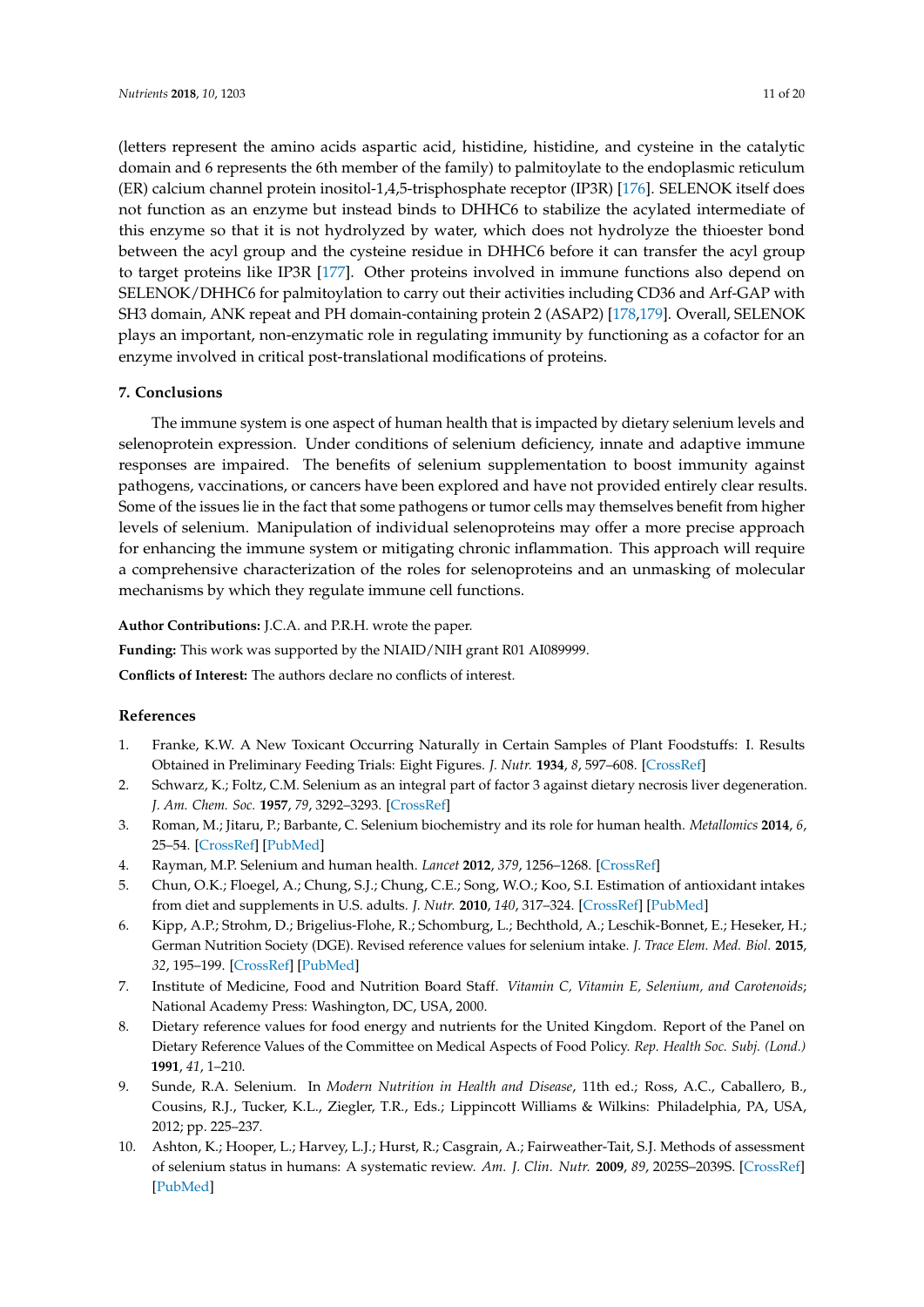- <span id="page-11-20"></span><span id="page-11-0"></span>11. Combs, G.F., Jr. Biomarkers of selenium status. *Nutrients* **2015**, *7*, 2209–2236. [\[CrossRef\]](http://dx.doi.org/10.3390/nu7042209) [\[PubMed\]](http://www.ncbi.nlm.nih.gov/pubmed/25835046)
- <span id="page-11-21"></span><span id="page-11-1"></span>12. Stoffaneller, R.; Morse, N.L. A review of dietary selenium intake and selenium status in Europe and the Middle East. *Nutrients* **2015**, *7*, 1494–1537. [\[CrossRef\]](http://dx.doi.org/10.3390/nu7031494) [\[PubMed\]](http://www.ncbi.nlm.nih.gov/pubmed/25734564)
- <span id="page-11-2"></span>13. Finley, J.W. Bioavailability of selenium from foods. *Nutr. Rev.* **2006**, *64*, 146–151. [\[CrossRef\]](http://dx.doi.org/10.1111/j.1753-4887.2006.tb00198.x) [\[PubMed\]](http://www.ncbi.nlm.nih.gov/pubmed/16572602)
- <span id="page-11-11"></span><span id="page-11-3"></span>14. Kassam, S.; Goenaga-Infante, H.; Maharaj, L.; Hiley, C.T.; Juliger, S.; Joel, S.P. Methylseleninic acid inhibits HDAC activity in diffuse large B-cell lymphoma cell lines. *Cancer Chemother. Pharmacol.* **2011**, *68*, 815–821. [\[CrossRef\]](http://dx.doi.org/10.1007/s00280-011-1649-1) [\[PubMed\]](http://www.ncbi.nlm.nih.gov/pubmed/21519842)
- <span id="page-11-13"></span><span id="page-11-12"></span><span id="page-11-4"></span>15. Bera, S.; De Rosa, V.; Rachidi, W.; Diamond, A.M. Does a role for selenium in DNA damage repair explain apparent controversies in its use in chemoprevention? *Mutagenesis* **2013**, *28*, 127–134. [\[CrossRef\]](http://dx.doi.org/10.1093/mutage/ges064) [\[PubMed\]](http://www.ncbi.nlm.nih.gov/pubmed/23204505)
- <span id="page-11-14"></span><span id="page-11-5"></span>16. Ip, C.; Thompson, H.J.; Zhu, Z.; Ganther, H.E. In vitro and in vivo studies of methylseleninic acid: Evidence that a monomethylated selenium metabolite is critical for cancer chemoprevention. *Cancer Res.* **2000**, *60*, 2882–2886. [\[PubMed\]](http://www.ncbi.nlm.nih.gov/pubmed/10850432)
- <span id="page-11-15"></span><span id="page-11-6"></span>17. Reeves, M.A.; Hoffmann, P.R. The human selenoproteome: Recent insights into functions and regulation. *Cell. Mol. Life Sci.* **2009**, *66*, 2457–2478. [\[CrossRef\]](http://dx.doi.org/10.1007/s00018-009-0032-4) [\[PubMed\]](http://www.ncbi.nlm.nih.gov/pubmed/19399585)
- <span id="page-11-7"></span>18. Seyedali, A.; Berry, M.J. Nonsense-mediated decay factors are involved in the regulation of selenoprotein mRNA levels during selenium deficiency. *RNA* **2014**, *20*, 1248–1256. [\[CrossRef\]](http://dx.doi.org/10.1261/rna.043463.113) [\[PubMed\]](http://www.ncbi.nlm.nih.gov/pubmed/24947499)
- <span id="page-11-16"></span><span id="page-11-8"></span>19. Lin, H.C.; Yeh, C.W.; Chen, Y.F.; Lee, T.T.; Hsieh, P.Y.; Rusnac, D.V.; Lin, S.Y.; Elledge, S.J.; Zheng, N.; Yen, H.S. C-Terminal End-Directed Protein Elimination by CRL2 Ubiquitin Ligases. *Mol. Cell.* **2018**, *70*, 602–613 e603. [\[CrossRef\]](http://dx.doi.org/10.1016/j.molcel.2018.04.006) [\[PubMed\]](http://www.ncbi.nlm.nih.gov/pubmed/29775578)
- <span id="page-11-9"></span>20. Burk, R.F.; Hill, K.E. Regulation of Selenium Metabolism and Transport. *Annu. Rev. Nutr.* **2015**, *35*, 109–134. [\[CrossRef\]](http://dx.doi.org/10.1146/annurev-nutr-071714-034250) [\[PubMed\]](http://www.ncbi.nlm.nih.gov/pubmed/25974694)
- <span id="page-11-10"></span>21. Kryukov, G.V.; Castellano, S.; Novoselov, S.V.; Lobanov, A.V.; Zehtab, O.; Guigo, R.; Gladyshev, V.N. Characterization of mammalian selenoproteomes. *Science* **2003**, *300*, 1439–1443. [\[CrossRef\]](http://dx.doi.org/10.1126/science.1083516) [\[PubMed\]](http://www.ncbi.nlm.nih.gov/pubmed/12775843)
- <span id="page-11-17"></span>22. Lubos, E.; Loscalzo, J.; Handy, D.E. Glutathione peroxidase-1 in health and disease: From molecular mechanisms to therapeutic opportunities. *Antioxid. Redox Signal.* **2011**, *15*, 1957–1997. [\[CrossRef\]](http://dx.doi.org/10.1089/ars.2010.3586) [\[PubMed\]](http://www.ncbi.nlm.nih.gov/pubmed/21087145)
- <span id="page-11-18"></span>23. Lei, X.G.; Cheng, W.H.; McClung, J.P. Metabolic regulation and function of glutathione peroxidase-1. *Annu. Rev. Nutr.* **2007**, *27*, 41–61. [\[CrossRef\]](http://dx.doi.org/10.1146/annurev.nutr.27.061406.093716) [\[PubMed\]](http://www.ncbi.nlm.nih.gov/pubmed/17465855)
- 24. Brigelius-Flohe, R.; Kipp, A. Glutathione peroxidases in different stages of carcinogenesis. *Biochim. Biophys. Acta* **2009**, *1790*, 1555–1568. [\[CrossRef\]](http://dx.doi.org/10.1016/j.bbagen.2009.03.006) [\[PubMed\]](http://www.ncbi.nlm.nih.gov/pubmed/19289149)
- <span id="page-11-19"></span>25. Wingler, K.; Brigelius-Flohe, R. Gastrointestinal glutathione peroxidase. *Biofactors* **1999**, *10*, 245–249. [\[CrossRef\]](http://dx.doi.org/10.1002/biof.5520100223) [\[PubMed\]](http://www.ncbi.nlm.nih.gov/pubmed/10609889)
- 26. Koyama, H.; Omura, K.; Ejima, A.; Kasanuma, Y.; Watanabe, C.; Satoh, H. Separation of selenium-containing proteins in human and mouse plasma using tandem high-performance liquid chromatography columns coupled with inductively coupled plasma-mass spectrometry. *Anal. Biochem.* **1999**, *267*, 84–91. [\[CrossRef\]](http://dx.doi.org/10.1006/abio.1998.2949) [\[PubMed\]](http://www.ncbi.nlm.nih.gov/pubmed/9918658)
- 27. Chu, F.F.; Esworthy, R.S.; Doroshow, J.H.; Doan, K.; Liu, X.F. Expression of plasma glutathione peroxidase in human liver in addition to kidney, heart, lung, and breast in humans and rodents. *Blood* **1992**, *79*, 3233–3238. [\[PubMed\]](http://www.ncbi.nlm.nih.gov/pubmed/1339300)
- 28. Conrad, M.; Schneider, M.; Seiler, A.; Bornkamm, G.W. Physiological role of phospholipid hydroperoxide glutathione peroxidase in mammals. *Biol. Chem.* **2007**, *388*, 1019–1025. [\[CrossRef\]](http://dx.doi.org/10.1515/BC.2007.130) [\[PubMed\]](http://www.ncbi.nlm.nih.gov/pubmed/17937615)
- <span id="page-11-23"></span>29. Ingold, I.; Berndt, C.; Schmitt, S.; Doll, S.; Poschmann, G.; Buday, K.; Roveri, A.; Peng, X.; Porto Freitas, F.; Seibt, T.; et al. Selenium Utilization by GPX4 Is Required to Prevent Hydroperoxide-Induced Ferroptosis. *Cell* **2018**, *172*, 409–422 e421. [\[CrossRef\]](http://dx.doi.org/10.1016/j.cell.2017.11.048) [\[PubMed\]](http://www.ncbi.nlm.nih.gov/pubmed/29290465)
- 30. Brigelius-Flohe, R. Glutathione peroxidases and redox-regulated transcription factors. *Biol. Chem.* **2006**, *387*, 1329–1335. [\[CrossRef\]](http://dx.doi.org/10.1515/BC.2006.166) [\[PubMed\]](http://www.ncbi.nlm.nih.gov/pubmed/17081103)
- 31. Crosley, L.K.; Meplan, C.; Nicol, F.; Rundlof, A.K.; Arner, E.S.; Hesketh, J.E.; Arthur, J.R. Differential regulation of expression of cytosolic and mitochondrial thioredoxin reductase in rat liver and kidney. *Arch. Biochem. Biophys.* **2007**, *459*, 178–188. [\[CrossRef\]](http://dx.doi.org/10.1016/j.abb.2006.12.029) [\[PubMed\]](http://www.ncbi.nlm.nih.gov/pubmed/17291446)
- <span id="page-11-22"></span>32. Conrad, M.; Jakupoglu, C.; Moreno, S.G.; Lippl, S.; Banjac, A.; Schneider, M.; Beck, H.; Hatzopoulos, A.K.; Just, U.; Sinowatz, F.; et al. Essential role for mitochondrial thioredoxin reductase in hematopoiesis, heart development, and heart function. *Mol. Cell. Biol.* **2004**, *24*, 9414–9423. [\[CrossRef\]](http://dx.doi.org/10.1128/MCB.24.21.9414-9423.2004) [\[PubMed\]](http://www.ncbi.nlm.nih.gov/pubmed/15485910)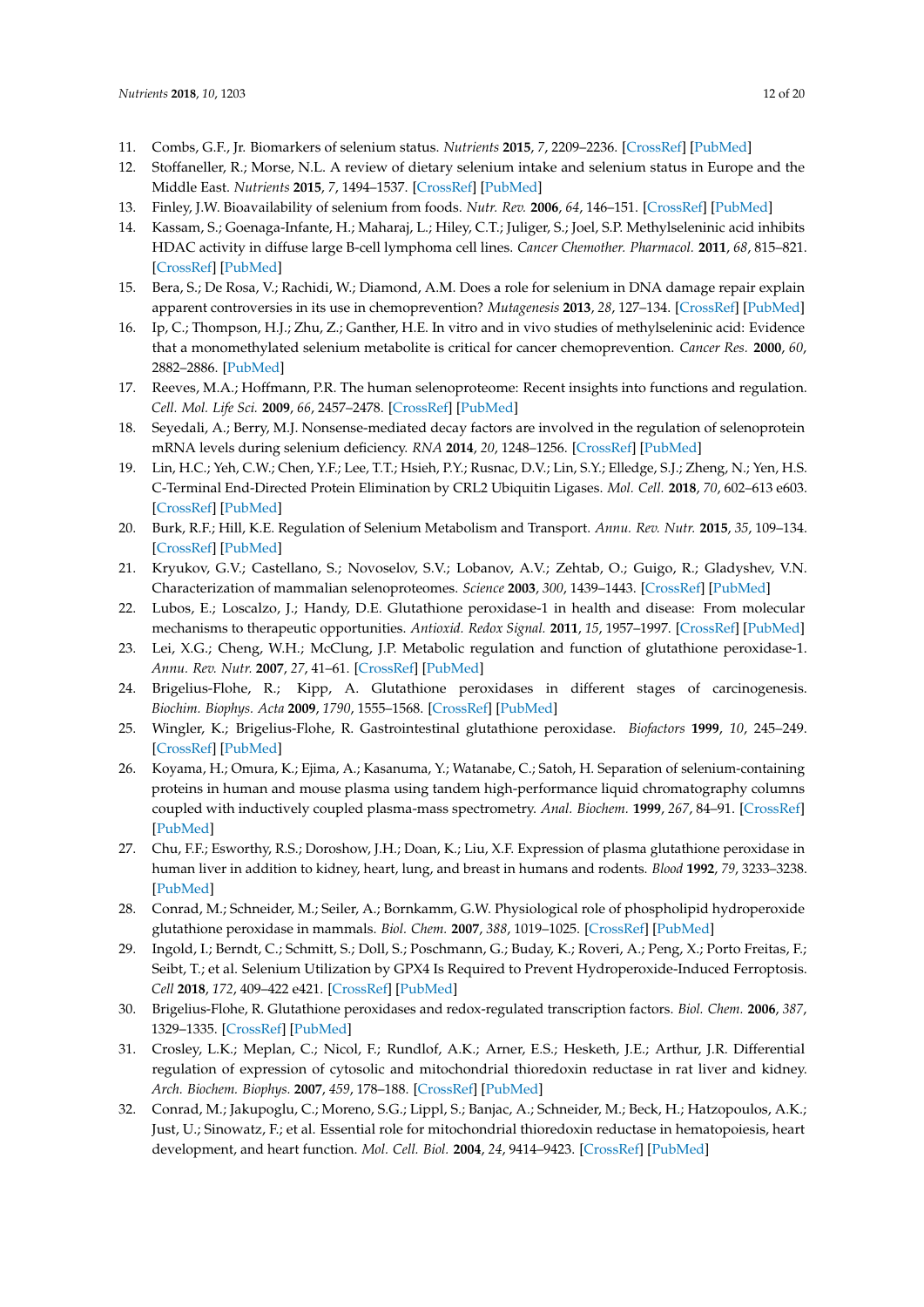- <span id="page-12-7"></span><span id="page-12-6"></span><span id="page-12-5"></span><span id="page-12-4"></span><span id="page-12-3"></span><span id="page-12-2"></span><span id="page-12-1"></span><span id="page-12-0"></span>33. Su, D.; Novoselov, S.V.; Sun, Q.A.; Moustafa, M.E.; Zhou, Y.; Oko, R.; Hatfield, D.L.; Gladyshev, V.N. Mammalian selenoprotein thioredoxin-glutathione reductase. Roles in disulfide bond formation and sperm maturation. *J. Biol. Chem.* **2005**, *280*, 26491–26498. [\[CrossRef\]](http://dx.doi.org/10.1074/jbc.M503638200) [\[PubMed\]](http://www.ncbi.nlm.nih.gov/pubmed/15901730)
- <span id="page-12-8"></span>34. Darras, V.M.; Van Herck, S.L. Iodothyronine deiodinase structure and function: From ascidians to humans. *J. Endocrinol.* **2012**, *215*, 189–206. [\[CrossRef\]](http://dx.doi.org/10.1530/JOE-12-0204) [\[PubMed\]](http://www.ncbi.nlm.nih.gov/pubmed/22825922)
- <span id="page-12-24"></span><span id="page-12-9"></span>35. Lee, B.C.; Lee, S.G.; Choo, M.K.; Kim, J.H.; Lee, H.M.; Kim, S.; Fomenko, D.E.; Kim, H.Y.; Park, J.M.; Gladyshev, V.N. Selenoprotein MsrB1 promotes anti-inflammatory cytokine gene expression in macrophages and controls immune response in vivo. *Sci. Rep.* **2017**, *7*, 5119. [\[CrossRef\]](http://dx.doi.org/10.1038/s41598-017-05230-2) [\[PubMed\]](http://www.ncbi.nlm.nih.gov/pubmed/28698597)
- <span id="page-12-21"></span><span id="page-12-10"></span>36. Fomenko, D.E.; Novoselov, S.V.; Natarajan, S.K.; Lee, B.C.; Koc, A.; Carlson, B.A.; Lee, T.H.; Kim, H.Y.; Hatfield, D.L.; Gladyshev, V.N. MsrB1 (methionine-R-sulfoxide reductase 1) knock-out mice: Roles of MsrB1 in redox regulation and identification of a novel selenoprotein form. *J. Biol. Chem.* **2009**, *284*, 5986–5993. [\[CrossRef\]](http://dx.doi.org/10.1074/jbc.M805770200) [\[PubMed\]](http://www.ncbi.nlm.nih.gov/pubmed/18990697)
- <span id="page-12-11"></span>37. Labunskyy, V.M.; Hatfield, D.L.; Gladyshev, V.N. The Sep15 protein family: Roles in disulfide bond formation and quality control in the endoplasmic reticulum. *IUBMB Life* **2007**, *59*, 1–5. [\[CrossRef\]](http://dx.doi.org/10.1080/15216540601126694) [\[PubMed\]](http://www.ncbi.nlm.nih.gov/pubmed/17365173)
- <span id="page-12-22"></span><span id="page-12-12"></span>38. Yim, S.H.; Everley, R.A.; Schildberg, F.A.; Lee, S.G.; Orsi, A.; Barbati, Z.R.; Karatepe, K.; Fomenko, D.E.; Tsuji, P.A.; Luo, H.R.; et al. Role of Selenof as a Gatekeeper of Secreted Disulfide-Rich Glycoproteins. *Cell. Rep.* **2018**, *23*, 1387–1398. [\[CrossRef\]](http://dx.doi.org/10.1016/j.celrep.2018.04.009) [\[PubMed\]](http://www.ncbi.nlm.nih.gov/pubmed/29719252)
- <span id="page-12-14"></span><span id="page-12-13"></span>39. Panee, J.; Stoytcheva, Z.R.; Liu, W.; Berry, M.J. Selenoprotein H is a redox-sensing high mobility group family DNA-binding protein that up-regulates genes involved in glutathione synthesis and phase II detoxification. *J. Biol. Chem.* **2007**, *282*, 23759–23765. [\[CrossRef\]](http://dx.doi.org/10.1074/jbc.M702267200) [\[PubMed\]](http://www.ncbi.nlm.nih.gov/pubmed/17526492)
- <span id="page-12-16"></span><span id="page-12-15"></span>40. Novoselov, S.V.; Kryukov, G.V.; Xu, X.M.; Carlson, B.A.; Hatfield, D.L.; Gladyshev, V.N. Selenoprotein H is a nucleolar thioredoxin-like protein with a unique expression pattern. *J. Biol. Chem.* **2007**, *282*, 11960–11968. [\[CrossRef\]](http://dx.doi.org/10.1074/jbc.M701605200) [\[PubMed\]](http://www.ncbi.nlm.nih.gov/pubmed/17337453)
- <span id="page-12-17"></span>41. Horibata, Y.; Hirabayashi, Y. Identification and characterization of human ethanolaminephosphotransferase1. *J. Lipid Res.* **2007**, *48*, 503–508. [\[CrossRef\]](http://dx.doi.org/10.1194/jlr.C600019-JLR200) [\[PubMed\]](http://www.ncbi.nlm.nih.gov/pubmed/17132865)
- <span id="page-12-23"></span><span id="page-12-18"></span>42. Verma, S.; Hoffmann, F.W.; Kumar, M.; Huang, Z.; Roe, K.; Nguyen-Wu, E.; Hashimoto, A.S.; Hoffmann, P.R. Selenoprotein K knockout mice exhibit deficient calcium flux in immune cells and impaired immune responses. *J. Immunol.* **2011**, *186*, 2127–2137. [\[CrossRef\]](http://dx.doi.org/10.4049/jimmunol.1002878) [\[PubMed\]](http://www.ncbi.nlm.nih.gov/pubmed/21220695)
- 43. Fredericks, G.J.; Hoffmann, P.R. Selenoprotein K and protein palmitoylation. *Antioxid. Redox Signal.* **2015**, *23*, 854–862. [\[CrossRef\]](http://dx.doi.org/10.1089/ars.2015.6375) [\[PubMed\]](http://www.ncbi.nlm.nih.gov/pubmed/26058750)
- <span id="page-12-19"></span>44. Pitts, M.W.; Reeves, M.A.; Hashimoto, A.C.; Ogawa, A.; Kremer, P.; Seale, L.A.; Berry, M.J. Deletion of selenoprotein M leads to obesity without cognitive deficits. *J. Biol. Chem.* **2013**, *288*, 26121–26134. [\[CrossRef\]](http://dx.doi.org/10.1074/jbc.M113.471235) [\[PubMed\]](http://www.ncbi.nlm.nih.gov/pubmed/23880772)
- 45. Lescure, A.; Rederstorff, M.; Krol, A.; Guicheney, P.; Allamand, V. Selenoprotein function and muscle disease. *Biochim. Biophys. Acta* **2009**, *1790*, 1569–1574. [\[CrossRef\]](http://dx.doi.org/10.1016/j.bbagen.2009.03.002) [\[PubMed\]](http://www.ncbi.nlm.nih.gov/pubmed/19285112)
- 46. Castets, P.; Lescure, A.; Guicheney, P.; Allamand, V. Selenoprotein N in skeletal muscle: From diseases to function. *J. Mol. Med. (Berl.)* **2012**, *90*, 1095–1107. [\[CrossRef\]](http://dx.doi.org/10.1007/s00109-012-0896-x) [\[PubMed\]](http://www.ncbi.nlm.nih.gov/pubmed/22527882)
- 47. Han, S.J.; Lee, B.C.; Yim, S.H.; Gladyshev, V.N.; Lee, S.R. Characterization of mammalian selenoprotein o: A redox-active mitochondrial protein. *PLoS ONE* **2014**, *9*, e95518. [\[CrossRef\]](http://dx.doi.org/10.1371/journal.pone.0095518) [\[PubMed\]](http://www.ncbi.nlm.nih.gov/pubmed/24751718)
- 48. Burk, R.F.; Hill, K.E. Selenoprotein P-expression, functions, and roles in mammals. *Biochim. Biophys. Acta* **2009**, *1790*, 1441–1447. [\[CrossRef\]](http://dx.doi.org/10.1016/j.bbagen.2009.03.026) [\[PubMed\]](http://www.ncbi.nlm.nih.gov/pubmed/19345254)
- 49. Ye, Y.; Shibata, Y.; Yun, C.; Ron, D.; Rapoport, T.A. A membrane protein complex mediates retro-translocation from the ER lumen into the cytosol. *Nature* **2004**, *429*, 841–847. [\[CrossRef\]](http://dx.doi.org/10.1038/nature02656) [\[PubMed\]](http://www.ncbi.nlm.nih.gov/pubmed/15215856)
- 50. Turanov, A.A.; Shchedrina, V.A.; Everley, R.A.; Lobanov, A.V.; Yim, S.H.; Marino, S.M.; Gygi, S.P.; Hatfield, D.L.; Gladyshev, V.N. Selenoprotein S is involved in maintenance and transport of multiprotein complexes. *Biochem. J.* **2014**, *462*, 555–565. [\[CrossRef\]](http://dx.doi.org/10.1042/BJ20140076) [\[PubMed\]](http://www.ncbi.nlm.nih.gov/pubmed/24897171)
- <span id="page-12-20"></span>51. Boukhzar, L.; Hamieh, A.; Cartier, D.; Tanguy, Y.; Alsharif, I.; Castex, M.; Arabo, A.; El Hajji, S.; Bonnet, J.J.; Errami, M.; et al. Selenoprotein T Exerts an Essential Oxidoreductase Activity That Protects Dopaminergic Neurons in Mouse Models of Parkinson's Disease. *Antioxid. Redox Signal.* **2016**, *24*, 557–574. [\[CrossRef\]](http://dx.doi.org/10.1089/ars.2015.6478) [\[PubMed\]](http://www.ncbi.nlm.nih.gov/pubmed/26866473)
- 52. Jeon, Y.H.; Park, Y.H.; Lee, J.H.; Hong, J.H.; Kim, I.Y. Selenoprotein W enhances skeletal muscle differentiation by inhibiting TAZ binding to 14-3-3 protein. *Biochim. Biophys. Acta* **2014**, *1843*, 1356–1364. [\[CrossRef\]](http://dx.doi.org/10.1016/j.bbamcr.2014.04.002) [\[PubMed\]](http://www.ncbi.nlm.nih.gov/pubmed/24726955)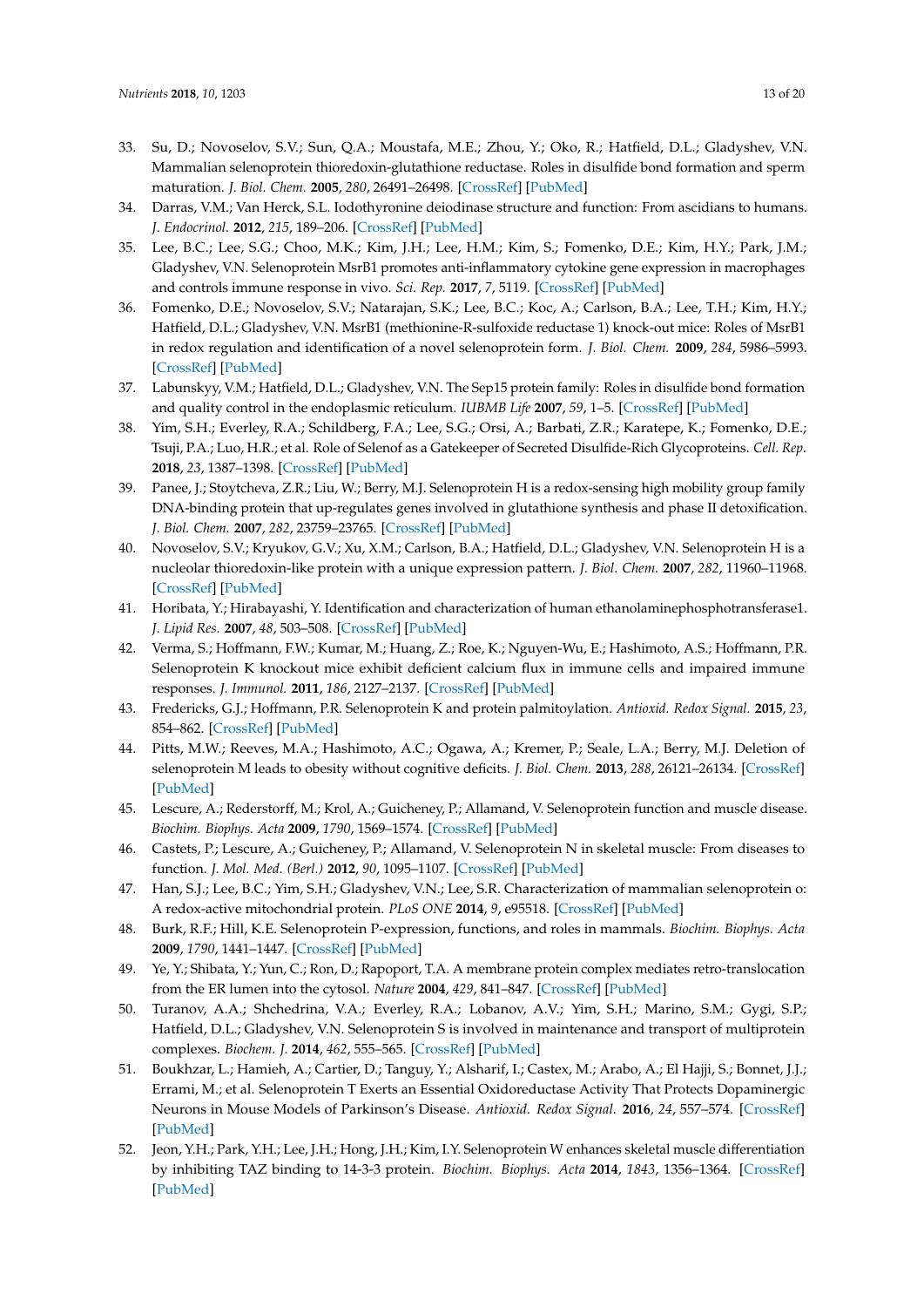- <span id="page-13-0"></span>53. Xu, X.M.; Carlson, B.A.; Irons, R.; Mix, H.; Zhong, N.; Gladyshev, V.N.; Hatfield, D.L. Selenophosphate synthetase 2 is essential for selenoprotein biosynthesis. *Biochem. J.* **2007**, *404*, 115–120. [\[CrossRef\]](http://dx.doi.org/10.1042/BJ20070165) [\[PubMed\]](http://www.ncbi.nlm.nih.gov/pubmed/17346238)
- <span id="page-13-1"></span>54. Bosl, M.R.; Takaku, K.; Oshima, M.; Nishimura, S.; Taketo, M.M. Early embryonic lethality caused by targeted disruption of the mouse selenocysteine tRNA gene (Trsp). *Proc. Natl. Acad. Sci. USA* **1997**, *94*, 5531–5534. [\[CrossRef\]](http://dx.doi.org/10.1073/pnas.94.11.5531) [\[PubMed\]](http://www.ncbi.nlm.nih.gov/pubmed/9159106)
- <span id="page-13-2"></span>55. Yant, L.J.; Ran, Q.; Rao, L.; Van Remmen, H.; Shibatani, T.; Belter, J.G.; Motta, L.; Richardson, A.; Prolla, T.A. The selenoprotein GPX4 is essential for mouse development and protects from radiation and oxidative damage insults. *Free Radic. Biol. Med.* **2003**, *34*, 496–502. [\[CrossRef\]](http://dx.doi.org/10.1016/S0891-5849(02)01360-6)
- <span id="page-13-3"></span>56. Jakupoglu, C.; Przemeck, G.K.; Schneider, M.; Moreno, S.G.; Mayr, N.; Hatzopoulos, A.K.; de Angelis, M.H.; Wurst, W.; Bornkamm, G.W.; Brielmeier, M.; et al. Cytoplasmic thioredoxin reductase is essential for embryogenesis but dispensable for cardiac development. *Mol. Cell. Biol.* **2005**, *25*, 1980–1988. [\[CrossRef\]](http://dx.doi.org/10.1128/MCB.25.5.1980-1988.2005) [\[PubMed\]](http://www.ncbi.nlm.nih.gov/pubmed/15713651)
- <span id="page-13-4"></span>57. Ferreiro, A.; Quijano-Roy, S.; Pichereau, C.; Moghadaszadeh, B.; Goemans, N.; Bonnemann, C.; Jungbluth, H.; Straub, V.; Villanova, M.; Leroy, J.P.; et al. Mutations of the selenoprotein N gene, which is implicated in rigid spine muscular dystrophy, cause the classical phenotype of multiminicore disease: Reassessing the nosology of early-onset myopathies. *Am. J. Hum. Genet.* **2002**, *71*, 739–749. [\[CrossRef\]](http://dx.doi.org/10.1086/342719) [\[PubMed\]](http://www.ncbi.nlm.nih.gov/pubmed/12192640)
- <span id="page-13-5"></span>58. Moghadaszadeh, B.; Petit, N.; Jaillard, C.; Brockington, M.; Quijano Roy, S.; Merlini, L.; Romero, N.; Estournet, B.; Desguerre, I.; Chaigne, D.; et al. Mutations in SEPN1 cause congenital muscular dystrophy with spinal rigidity and restrictive respiratory syndrome. *Nat. Genet.* **2001**, *29*, 17–18. [\[CrossRef\]](http://dx.doi.org/10.1038/ng713) [\[PubMed\]](http://www.ncbi.nlm.nih.gov/pubmed/11528383)
- <span id="page-13-6"></span>59. Jurynec, M.J.; Xia, R.; Mackrill, J.J.; Gunther, D.; Crawford, T.; Flanigan, K.M.; Abramson, J.J.; Howard, M.T.; Grunwald, D.J. Selenoprotein N is required for ryanodine receptor calcium release channel activity in human and zebrafish muscle. *Proc. Natl. Acad. Sci. USA* **2008**, *105*, 12485–12490. [\[CrossRef\]](http://dx.doi.org/10.1073/pnas.0806015105) [\[PubMed\]](http://www.ncbi.nlm.nih.gov/pubmed/18713863)
- <span id="page-13-7"></span>60. Hornberger, T.A.; McLoughlin, T.J.; Leszczynski, J.K.; Armstrong, D.D.; Jameson, R.R.; Bowen, P.E.; Hwang, E.S.; Hou, H.; Moustafa, M.E.; Carlson, B.A.; et al. Selenoprotein-deficient transgenic mice exhibit enhanced exercise-induced muscle growth. *J. Nutr.* **2003**, *133*, 3091–3097. [\[CrossRef\]](http://dx.doi.org/10.1093/jn/133.10.3091) [\[PubMed\]](http://www.ncbi.nlm.nih.gov/pubmed/14519790)
- <span id="page-13-8"></span>61. Hernandez, A.; St Germain, D.L. Thyroid hormone deiodinases: Physiology and clinical disorders. *Curr. Opin. Pediatr.* **2003**, *15*, 416–420. [\[CrossRef\]](http://dx.doi.org/10.1097/00008480-200308000-00011) [\[PubMed\]](http://www.ncbi.nlm.nih.gov/pubmed/12891056)
- <span id="page-13-9"></span>62. Kato, T.; Read, R.; Rozga, J.; Burk, R.F. Evidence for intestinal release of absorbed selenium in a form with high hepatic extraction. *Am. J. Physiol.* **1992**, *262*, G854–G858. [\[CrossRef\]](http://dx.doi.org/10.1152/ajpgi.1992.262.5.G854) [\[PubMed\]](http://www.ncbi.nlm.nih.gov/pubmed/1590396)
- <span id="page-13-10"></span>63. Hill, K.E.; Zhou, J.; McMahan, W.J.; Motley, A.K.; Atkins, J.F.; Gesteland, R.F.; Burk, R.F. Deletion of selenoprotein P alters distribution of selenium in the mouse. *J. Biol. Chem.* **2003**, *278*, 13640–13646. [\[CrossRef\]](http://dx.doi.org/10.1074/jbc.M300755200) [\[PubMed\]](http://www.ncbi.nlm.nih.gov/pubmed/12574155)
- <span id="page-13-11"></span>64. Schomburg, L.; Schweizer, U.; Holtmann, B.; Flohe, L.; Sendtner, M.; Kohrle, J. Gene disruption discloses role of selenoprotein P in selenium delivery to target tissues. *Biochem. J.* **2003**, *370*, 397–402. [\[CrossRef\]](http://dx.doi.org/10.1042/bj20021853) [\[PubMed\]](http://www.ncbi.nlm.nih.gov/pubmed/12521380)
- <span id="page-13-12"></span>65. Behne, D.; Hilmert, H.; Scheid, S.; Gessner, H.; Elger, W. Evidence for specific selenium target tissues and new biologically important selenoproteins. *Biochim. Biophys. Acta* **1988**, *966*, 12–21. [\[CrossRef\]](http://dx.doi.org/10.1016/0304-4165(88)90123-7)
- <span id="page-13-13"></span>66. Valentine, W.M.; Hill, K.E.; Austin, L.M.; Valentine, H.L.; Goldowitz, D.; Burk, R.F. Brainstem axonal degeneration in mice with deletion of selenoprotein p. *Toxicol. Pathol.* **2005**, *33*, 570–576. [\[CrossRef\]](http://dx.doi.org/10.1080/01926230500243045) [\[PubMed\]](http://www.ncbi.nlm.nih.gov/pubmed/16105800)
- <span id="page-13-14"></span>67. Hill, K.E.; Zhou, J.; McMahan, W.J.; Motley, A.K.; Burk, R.F. Neurological dysfunction occurs in mice with targeted deletion of the selenoprotein P gene. *J. Nutr.* **2004**, *134*, 157–161. [\[CrossRef\]](http://dx.doi.org/10.1093/jn/134.1.157) [\[PubMed\]](http://www.ncbi.nlm.nih.gov/pubmed/14704310)
- <span id="page-13-15"></span>68. Schweizer, U.; Michaelis, M.; Kohrle, J.; Schomburg, L. Efficient selenium transfer from mother to offspring in selenoprotein-P-deficient mice enables dose-dependent rescue of phenotypes associated with selenium deficiency. *Biochem. J.* **2004**, *378*, 21–26. [\[CrossRef\]](http://dx.doi.org/10.1042/bj20031795) [\[PubMed\]](http://www.ncbi.nlm.nih.gov/pubmed/14664694)
- <span id="page-13-16"></span>69. Nonn, L.; Williams, R.R.; Erickson, R.P.; Powis, G. The absence of mitochondrial thioredoxin 2 causes massive apoptosis, exencephaly, and early embryonic lethality in homozygous mice. *Mol. Cell. Biol.* **2003**, *23*, 916–922. [\[CrossRef\]](http://dx.doi.org/10.1128/MCB.23.3.916-922.2003) [\[PubMed\]](http://www.ncbi.nlm.nih.gov/pubmed/12529397)
- <span id="page-13-17"></span>70. Flohe, L.; Gunzler, W.A.; Schock, H.H. Glutathione peroxidase: A selenoenzyme. *FEBS Lett.* **1973**, *32*, 132–134. [\[CrossRef\]](http://dx.doi.org/10.1016/0014-5793(73)80755-0)
- <span id="page-13-18"></span>71. Rotruck, J.T.; Pope, A.L.; Ganther, H.E.; Swanson, A.B.; Hafeman, D.G.; Hoekstra, W.G. Selenium: Biochemical role as a component of glutathione peroxidase. *Science* **1973**, *179*, 588–590. [\[CrossRef\]](http://dx.doi.org/10.1126/science.179.4073.588) [\[PubMed\]](http://www.ncbi.nlm.nih.gov/pubmed/4686466)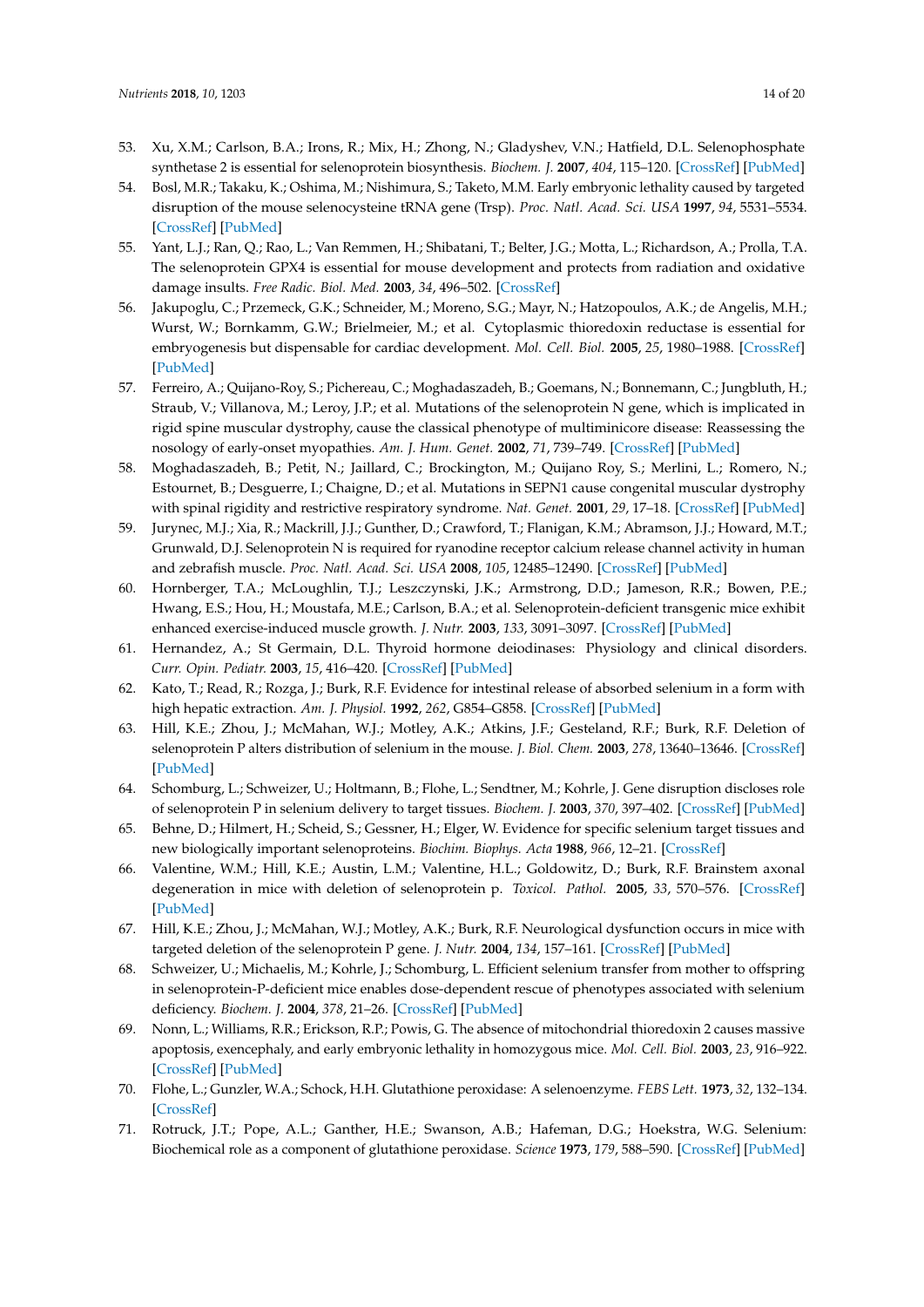- <span id="page-14-0"></span>72. Conrad, M. Transgenic mouse models for the vital selenoenzymes cytosolic thioredoxin reductase, mitochondrial thioredoxin reductase and glutathione peroxidase 4. *Biochim. Biophys. Acta* **2009**, *1790*, 1575–1585. [\[CrossRef\]](http://dx.doi.org/10.1016/j.bbagen.2009.05.001) [\[PubMed\]](http://www.ncbi.nlm.nih.gov/pubmed/19433132)
- <span id="page-14-1"></span>73. Schomburg, L.; Schweizer, U. Hierarchical regulation of selenoprotein expression and sex-specific effects of selenium. *Biochim. Biophys. Acta* **2009**, *1790*, 1453–1462. [\[CrossRef\]](http://dx.doi.org/10.1016/j.bbagen.2009.03.015) [\[PubMed\]](http://www.ncbi.nlm.nih.gov/pubmed/19328222)
- <span id="page-14-2"></span>74. Burk, R.F.; Hill, K.E.; Awad, J.A.; Morrow, J.D.; Lyons, P.R. Liver and kidney necrosis in selenium-deficient rats depleted of glutathione. *Lab. Investig.* **1995**, *72*, 723–730. [\[PubMed\]](http://www.ncbi.nlm.nih.gov/pubmed/7783430)
- <span id="page-14-3"></span>75. Ge, K.; Xue, A.; Bai, J.; Wang, S. Keshan disease-an endemic cardiomyopathy in China. *Virchows Arch. A Pathol. Anat. Histopathol.* **1983**, *401*, 1–15. [\[CrossRef\]](http://dx.doi.org/10.1007/BF00644785) [\[PubMed\]](http://www.ncbi.nlm.nih.gov/pubmed/6412443)
- <span id="page-14-4"></span>76. Beck, M.A.; Levander, O.A.; Handy, J. Selenium deficiency and viral infection. *J. Nutr.* **2003**, *133*, 1463S–1467S. [\[CrossRef\]](http://dx.doi.org/10.1093/jn/133.5.1463S) [\[PubMed\]](http://www.ncbi.nlm.nih.gov/pubmed/12730444)
- <span id="page-14-5"></span>77. Sokoloff, L. Acquired chondronecrosis. *Ann. Rheum. Dis.* **1990**, *49*, 262–264. [\[CrossRef\]](http://dx.doi.org/10.1136/ard.49.4.262) [\[PubMed\]](http://www.ncbi.nlm.nih.gov/pubmed/2187418)
- <span id="page-14-6"></span>78. Wang, S.J.; Guo, X.; Zuo, H.; Zhang, Y.G.; Xu, P.; Ping, Z.G.; Zhang, Z.; Geng, D. Chondrocyte apoptosis and expression of Bcl-2, Bax, Fas, and iNOS in articular cartilage in patients with Kashin-Beck disease. *J. Rheumatol.* **2006**, *33*, 615–619. [\[PubMed\]](http://www.ncbi.nlm.nih.gov/pubmed/16511931)
- 79. Wang, S.J.; Guo, X.; Ren, F.L.; Zhang, Y.G.; Zhang, Z.T.; Zhang, F.J.; Geng, D. Comparison of apoptosis of articular chondrocytes in the pathogenesis of Kashin-beck disease and primary osteoarthritis. *Zhongguo Yi Xue Ke Xue Yuan Xue Bao* **2006**, *28*, 267–270. (In Chinese) [\[PubMed\]](http://www.ncbi.nlm.nih.gov/pubmed/16733918)
- <span id="page-14-7"></span>80. Wang, Y.; Guo, X.; Zhang, Z.T.; Wang, M.; Wang, S.J. Expression of Caspase-8 and Bcl-2 in the cartilage loose bodies in patients with Kashin-Beck disease. *Nan Fang Yi Ke Da Xue Xue Bao* **2011**, *31*, 1314–1317. (In Chinese) [\[PubMed\]](http://www.ncbi.nlm.nih.gov/pubmed/21868312)
- <span id="page-14-8"></span>81. Yao, Y.; Pei, F.; Kang, P. Selenium, iodine, and the relation with Kashin-Beck disease. *Nutrition* **2011**, *27*, 1095–1100. [\[CrossRef\]](http://dx.doi.org/10.1016/j.nut.2011.03.002) [\[PubMed\]](http://www.ncbi.nlm.nih.gov/pubmed/21967994)
- <span id="page-14-9"></span>82. Moreno-Reyes, R.; Suetens, C.; Mathieu, F.; Begaux, F.; Zhu, D.; Rivera, M.T.; Boelaert, M.; Neve, J.; Perlmutter, N.; Vanderpas, J. Kashin-Beck osteoarthropathy in rural Tibet in relation to selenium and iodine status. *N. Engl. J. Med.* **1998**, *339*, 1112–1120. [\[CrossRef\]](http://dx.doi.org/10.1056/NEJM199810153391604) [\[PubMed\]](http://www.ncbi.nlm.nih.gov/pubmed/9770558)
- <span id="page-14-10"></span>83. Barrett, C.W.; Reddy, V.K.; Short, S.P.; Motley, A.K.; Lintel, M.K.; Bradley, A.M.; Freeman, T.; Vallance, J.; Ning, W.; Parang, B.; et al. Selenoprotein P influences colitis-induced tumorigenesis by mediating stemness and oxidative damage. *J. Clin. Investig.* **2015**, *125*, 2646–2660. [\[CrossRef\]](http://dx.doi.org/10.1172/JCI76099) [\[PubMed\]](http://www.ncbi.nlm.nih.gov/pubmed/26053663)
- <span id="page-14-11"></span>84. Hamid, M.; Abdulrahim, Y.; Liu, D.; Qian, G.; Khan, A.; Huang, K. The Hepatoprotective Effect of Selenium-Enriched Yeast and Gum Arabic Combination on Carbon Tetrachloride-Induced Chronic Liver Injury in Rats. *J. Food Sci.* **2018**, *83*, 525–534. [\[CrossRef\]](http://dx.doi.org/10.1111/1750-3841.14030) [\[PubMed\]](http://www.ncbi.nlm.nih.gov/pubmed/29350750)
- <span id="page-14-12"></span>85. Barrett, C.W.; Short, S.P.; Williams, C.S. Selenoproteins and oxidative stress-induced inflammatory tumorigenesis in the gut. *Cell. Mol. Life Sci.* **2017**, *74*, 607–616. [\[CrossRef\]](http://dx.doi.org/10.1007/s00018-016-2339-2) [\[PubMed\]](http://www.ncbi.nlm.nih.gov/pubmed/27563706)
- <span id="page-14-13"></span>86. Nettleford, S.K.; Prabhu, K.S. Selenium and Selenoproteins in Gut Inflammation-A Review. *Antioxidants (Basel)* **2018**, *7*, 36. [\[CrossRef\]](http://dx.doi.org/10.3390/antiox7030036) [\[PubMed\]](http://www.ncbi.nlm.nih.gov/pubmed/29494512)
- <span id="page-14-14"></span>87. Zhang, Z.; Gao, X.; Cao, Y.; Jiang, H.; Wang, T.; Song, X.; Guo, M.; Zhang, N. Selenium Deficiency Facilitates Inflammation Through the Regulation of TLR4 and TLR4-Related Signaling Pathways in the Mice Uterus. *Inflammation* **2015**, *38*, 1347–1356. [\[CrossRef\]](http://dx.doi.org/10.1007/s10753-014-0106-9) [\[PubMed\]](http://www.ncbi.nlm.nih.gov/pubmed/25577343)
- <span id="page-14-15"></span>88. Gao, X.; Zhang, Z.; Li, Y.; Shen, P.; Hu, X.; Cao, Y.; Zhang, N. Selenium Deficiency Facilitates Inflammation Following S. aureus Infection by Regulating TLR2-Related Pathways in the Mouse Mammary Gland. *Biol. Trace Elem. Res.* **2016**, *172*, 449–457. [\[CrossRef\]](http://dx.doi.org/10.1007/s12011-015-0614-y) [\[PubMed\]](http://www.ncbi.nlm.nih.gov/pubmed/26743867)
- <span id="page-14-16"></span>89. Hoffmann, P.R.; Jourdan-Le Saux, C.; Hoffmann, F.W.; Chang, P.S.; Bollt, O.; He, Q.; Tam, E.K.; Berry, M.J. A role for dietary selenium and selenoproteins in allergic airway inflammation. *J. Immunol.* **2007**, *179*, 3258–3267. [\[CrossRef\]](http://dx.doi.org/10.4049/jimmunol.179.5.3258) [\[PubMed\]](http://www.ncbi.nlm.nih.gov/pubmed/17709542)
- <span id="page-14-17"></span>90. Tsuji, P.A.; Carlson, B.A.; Anderson, C.B.; Seifried, H.E.; Hatfield, D.L.; Howard, M.T. Dietary Selenium Levels Affect Selenoprotein Expression and Support the Interferon-gamma and IL-6 Immune Response Pathways in Mice. *Nutrients* **2015**, *7*, 6529–6549. [\[CrossRef\]](http://dx.doi.org/10.3390/nu7085297) [\[PubMed\]](http://www.ncbi.nlm.nih.gov/pubmed/26258789)
- <span id="page-14-18"></span>91. Huang, Z.; Rose, A.H.; Hoffmann, P.R. The role of selenium in inflammation and immunity: From molecular mechanisms to therapeutic opportunities. *Antioxid. Redox Signal.* **2012**, *16*, 705–743. [\[CrossRef\]](http://dx.doi.org/10.1089/ars.2011.4145) [\[PubMed\]](http://www.ncbi.nlm.nih.gov/pubmed/21955027)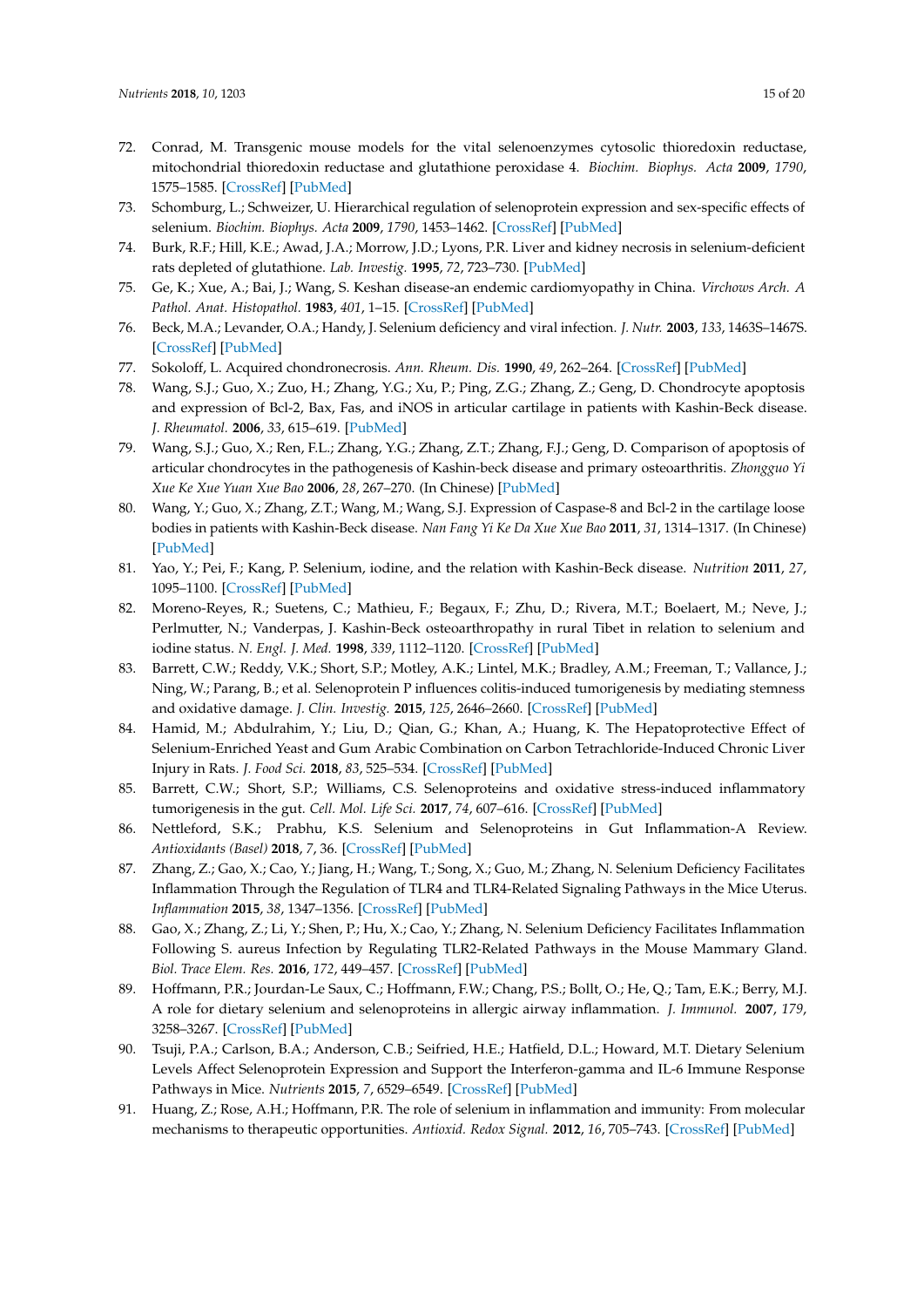- <span id="page-15-0"></span>92. Bentley-Hewitt, K.L.; Chen, R.K.; Lill, R.E.; Hedderley, D.I.; Herath, T.D.; Matich, A.J.; McKenzie, M.J. Consumption of selenium-enriched broccoli increases cytokine production in human peripheral blood mononuclear cells stimulated ex vivo, a preliminary human intervention study. *Mol. Nutr. Food Res.* **2014**, *58*, 2350–2357. [\[CrossRef\]](http://dx.doi.org/10.1002/mnfr.201400438) [\[PubMed\]](http://www.ncbi.nlm.nih.gov/pubmed/25176606)
- <span id="page-15-1"></span>93. Broome, C.S.; McArdle, F.; Kyle, J.A.; Andrews, F.; Lowe, N.M.; Hart, C.A.; Arthur, J.R.; Jackson, M.J. An increase in selenium intake improves immune function and poliovirus handling in adults with marginal selenium status. *Am. J. Clin. Nutr.* **2004**, *80*, 154–162. [\[CrossRef\]](http://dx.doi.org/10.1093/ajcn/80.1.154) [\[PubMed\]](http://www.ncbi.nlm.nih.gov/pubmed/15213043)
- <span id="page-15-2"></span>94. Ivory, K.; Prieto, E.; Spinks, C.; Armah, C.N.; Goldson, A.J.; Dainty, J.R.; Nicoletti, C. Selenium supplementation has beneficial and detrimental effects on immunity to influenza vaccine in older adults. *Clin. Nutr.* **2017**, *36*, 407–415. [\[CrossRef\]](http://dx.doi.org/10.1016/j.clnu.2015.12.003) [\[PubMed\]](http://www.ncbi.nlm.nih.gov/pubmed/26803169)
- <span id="page-15-3"></span>95. Meplan, C.; Johnson, I.T.; Polley, A.C.; Cockell, S.; Bradburn, D.M.; Commane, D.M.; Arasaradnam, R.P.; Mulholland, F.; Zupanic, A.; Mathers, J.C.; et al. Transcriptomics and proteomics show that selenium affects inflammation, cytoskeleton, and cancer pathways in human rectal biopsies. *FASEB J.* **2016**, *30*, 2812–2825. [\[CrossRef\]](http://dx.doi.org/10.1096/fj.201600251R) [\[PubMed\]](http://www.ncbi.nlm.nih.gov/pubmed/27103578)
- <span id="page-15-4"></span>96. Mahmoodpoor, A.; Hamishehkar, H.; Shadvar, K.; Ostadi, Z.; Sanaie, S.; Saghaleini, S.H.; Nader, N.D. The Effect of Intravenous Selenium on Oxidative Stress in Critically Ill Patients with Acute Respiratory Distress Syndrome. *Immunol. Investig.* **2018**, 1–13. [\[CrossRef\]](http://dx.doi.org/10.1080/08820139.2018.1496098) [\[PubMed\]](http://www.ncbi.nlm.nih.gov/pubmed/30001171)
- <span id="page-15-5"></span>97. Geisberger, R.; Kiermayer, C.; Homig, C.; Conrad, M.; Schmidt, J.; Zimber-Strobl, U.; Brielmeier, M. B- and T-cell-specific inactivation of thioredoxin reductase 2 does not impair lymphocyte development and maintenance. *Biol. Chem.* **2007**, *388*, 1083–1090. [\[CrossRef\]](http://dx.doi.org/10.1515/BC.2007.131) [\[PubMed\]](http://www.ncbi.nlm.nih.gov/pubmed/17937622)
- <span id="page-15-6"></span>98. Shrimali, R.K.; Irons, R.D.; Carlson, B.A.; Sano, Y.; Gladyshev, V.N.; Park, J.M.; Hatfield, D.L. Selenoproteins mediate T cell immunity through an antioxidant mechanism. *J. Biol. Chem.* **2008**, *283*, 20181–20185. [\[CrossRef\]](http://dx.doi.org/10.1074/jbc.M802559200) [\[PubMed\]](http://www.ncbi.nlm.nih.gov/pubmed/18487203)
- <span id="page-15-7"></span>99. Wichman, J.; Winther, K.H.; Bonnema, S.J.; Hegedus, L. Selenium Supplementation Significantly Reduces Thyroid Autoantibody Levels in Patients with Chronic Autoimmune Thyroiditis: A Systematic Review and Meta-Analysis. *Thyroid* **2016**, *26*, 1681–1692. [\[CrossRef\]](http://dx.doi.org/10.1089/thy.2016.0256) [\[PubMed\]](http://www.ncbi.nlm.nih.gov/pubmed/27702392)
- <span id="page-15-8"></span>100. McLachlan, S.M.; Aliesky, H.; Banuelos, B.; Hee, S.S.Q.; Rapoport, B. Variable Effects of Dietary Selenium in Mice That Spontaneously Develop a Spectrum of Thyroid Autoantibodies. *Endocrinology* **2017**, *158*, 3754–3764. [\[CrossRef\]](http://dx.doi.org/10.1210/en.2017-00275) [\[PubMed\]](http://www.ncbi.nlm.nih.gov/pubmed/28938453)
- <span id="page-15-9"></span>101. Hoffmann, F.W.; Hashimoto, A.C.; Shafer, L.A.; Dow, S.; Berry, M.J.; Hoffmann, P.R. Dietary selenium modulates activation and differentiation of CD4+ T cells in mice through a mechanism involving cellular free thiols. *J. Nutr.* **2010**, *140*, 1155–1161. [\[CrossRef\]](http://dx.doi.org/10.3945/jn.109.120725) [\[PubMed\]](http://www.ncbi.nlm.nih.gov/pubmed/20375261)
- <span id="page-15-10"></span>102. Mahdavi, M.; Mavandadnejad, F.; Yazdi, M.H.; Faghfuri, E.; Hashemi, H.; Homayouni-Oreh, S.; Farhoudi, R.; Shahverdi, A.R. Oral administration of synthetic selenium nanoparticles induced robust Th1 cytokine pattern after HBs antigen vaccination in mouse model. *J. Infect. Public Health* **2017**, *10*, 102–109. [\[CrossRef\]](http://dx.doi.org/10.1016/j.jiph.2016.02.006) [\[PubMed\]](http://www.ncbi.nlm.nih.gov/pubmed/27026241)
- <span id="page-15-11"></span>103. Roy, M.; Kiremidjian-Schumacher, L.; Wishe, H.I.; Cohen, M.W.; Stotzky, G. Supplementation with selenium restores age-related decline in immune cell function. *Proc. Soc. Exp. Biol. Med.* **1995**, *209*, 369–375. [\[CrossRef\]](http://dx.doi.org/10.3181/00379727-209-43909) [\[PubMed\]](http://www.ncbi.nlm.nih.gov/pubmed/7638244)
- <span id="page-15-12"></span>104. Hawkes, W.C.; Kelley, D.S.; Taylor, P.C. The effects of dietary selenium on the immune system in healthy men. *Biol. Trace Elem. Res.* **2001**, *81*, 189–213. [\[CrossRef\]](http://dx.doi.org/10.1385/BTER:81:3:189)
- <span id="page-15-13"></span>105. Nelson, S.M.; Lei, X.; Prabhu, K.S. Selenium levels affect the IL-4-induced expression of alternative activation markers in murine macrophages. *J. Nutr.* **2011**, *141*, 1754–1761. [\[CrossRef\]](http://dx.doi.org/10.3945/jn.111.141176) [\[PubMed\]](http://www.ncbi.nlm.nih.gov/pubmed/21775527)
- <span id="page-15-14"></span>106. Nelson, S.M.; Shay, A.E.; James, J.L.; Carlson, B.A.; Urban, J.F., Jr.; Prabhu, K.S. Selenoprotein Expression in Macrophages Is Critical for Optimal Clearance of Parasitic Helminth Nippostrongylus brasiliensis. *J. Biol. Chem.* **2016**, *291*, 2787–2798. [\[CrossRef\]](http://dx.doi.org/10.1074/jbc.M115.684738) [\[PubMed\]](http://www.ncbi.nlm.nih.gov/pubmed/26644468)
- <span id="page-15-15"></span>107. Carlson, B.A.; Yoo, M.H.; Shrimali, R.K.; Irons, R.; Gladyshev, V.N.; Hatfield, D.L.; Park, J.M. Role of selenium-containing proteins in T-cell and macrophage function. *Proc. Nutr. Soc.* **2010**, *69*, 300–310. [\[CrossRef\]](http://dx.doi.org/10.1017/S002966511000176X) [\[PubMed\]](http://www.ncbi.nlm.nih.gov/pubmed/20576203)
- <span id="page-15-16"></span>108. Safir, N.; Wendel, A.; Saile, R.; Chabraoui, L. The effect of selenium on immune functions of J774.1 cells. *Clin. Chem. Lab. Med.* **2003**, *41*, 1005–1011. [\[CrossRef\]](http://dx.doi.org/10.1515/CCLM.2003.154) [\[PubMed\]](http://www.ncbi.nlm.nih.gov/pubmed/12964805)
- <span id="page-15-17"></span>109. Aribi, M.; Meziane, W.; Habi, S.; Boulatika, Y.; Marchandin, H.; Aymeric, J.L. Macrophage Bactericidal Activities against Staphylococcus aureus Are Enhanced In Vivo by Selenium Supplementation in a Dose-Dependent Manner. *PLoS ONE* **2015**, *10*, e0135515. [\[CrossRef\]](http://dx.doi.org/10.1371/journal.pone.0135515) [\[PubMed\]](http://www.ncbi.nlm.nih.gov/pubmed/26340099)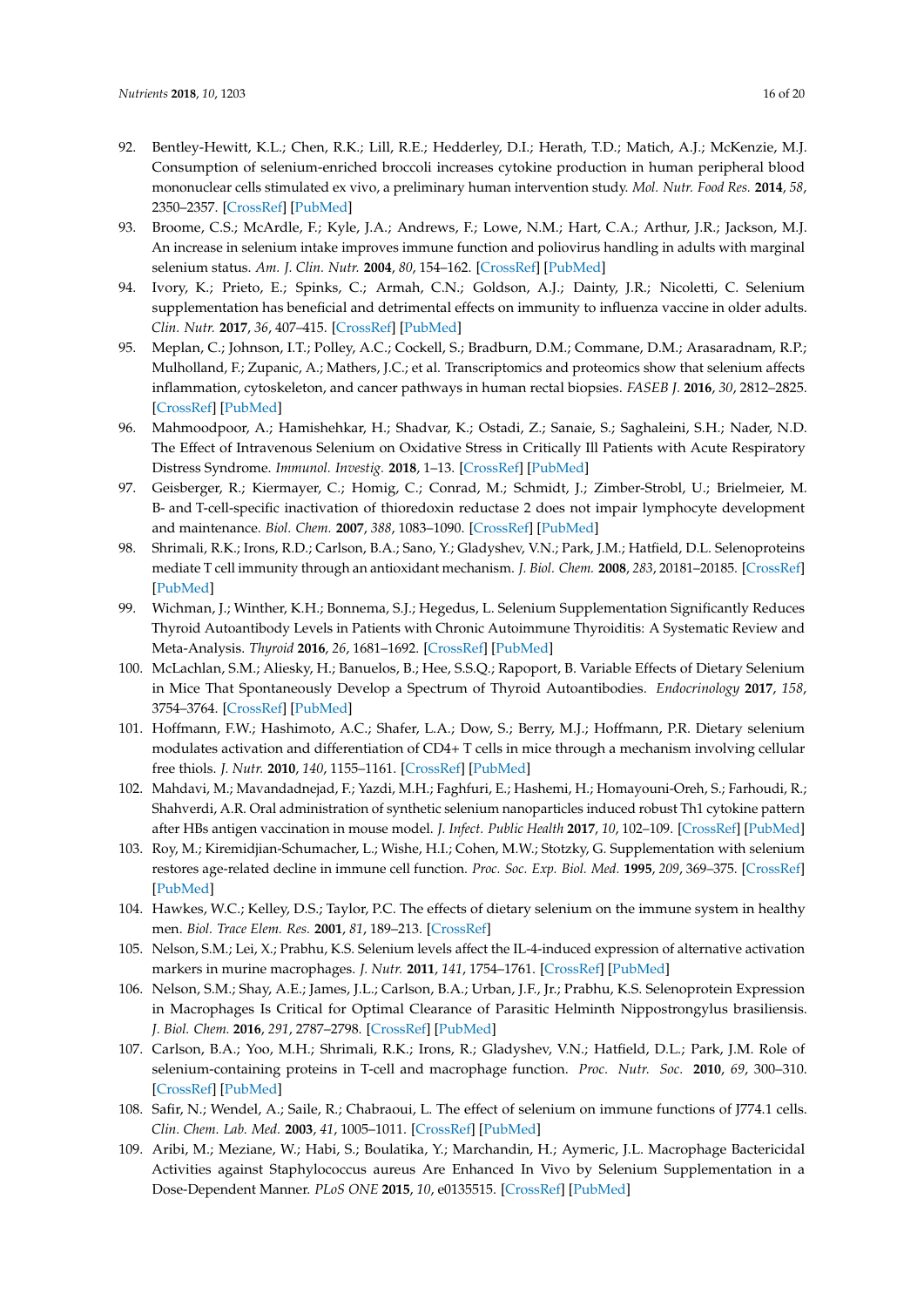- <span id="page-16-0"></span>110. Bi, C.L.; Wang, H.; Wang, Y.J.; Sun, J.; Dong, J.S.; Meng, X.; Li, J.J. Selenium inhibits Staphylococcus aureus-induced inflammation by suppressing the activation of the NF-kappaB and MAPK signalling pathways in RAW264.7 macrophages. *Eur. J. Pharmacol.* **2016**, *780*, 159–165. [\[CrossRef\]](http://dx.doi.org/10.1016/j.ejphar.2016.03.044) [\[PubMed\]](http://www.ncbi.nlm.nih.gov/pubmed/27036486)
- <span id="page-16-1"></span>111. Kose, S.A.; Naziroglu, M. Selenium reduces oxidative stress and calcium entry through TRPV1 channels in the neutrophils of patients with polycystic ovary syndrome. *Biol. Trace Elem. Res.* **2014**, *158*, 136–142. [\[CrossRef\]](http://dx.doi.org/10.1007/s12011-014-9929-3) [\[PubMed\]](http://www.ncbi.nlm.nih.gov/pubmed/24634287)
- <span id="page-16-2"></span>112. Ravaglia, G.; Forti, P.; Maioli, F.; Bastagli, L.; Facchini, A.; Mariani, E.; Savarino, L.; Sassi, S.; Cucinotta, D.; Lenaz, G. Effect of micronutrient status on natural killer cell immune function in healthy free-living subjects aged >/=90 y. *Am. J. Clin. Nutr.* **2000**, *71*, 590–598. [\[CrossRef\]](http://dx.doi.org/10.1093/ajcn/71.2.590) [\[PubMed\]](http://www.ncbi.nlm.nih.gov/pubmed/10648276)
- <span id="page-16-3"></span>113. Kiremidjian-Schumacher, L.; Roy, M.; Wishe, H.I.; Cohen, M.W.; Stotzky, G. Supplementation with selenium augments the functions of natural killer and lymphokine-activated killer cells. *Biol. Trace Elem. Res.* **1996**, *52*, 227–239. [\[CrossRef\]](http://dx.doi.org/10.1007/BF02789164) [\[PubMed\]](http://www.ncbi.nlm.nih.gov/pubmed/8811280)
- <span id="page-16-4"></span>114. Enqvist, M.; Nilsonne, G.; Hammarfjord, O.; Wallin, R.P.; Bjorkstrom, N.K.; Bjornstedt, M.; Hjerpe, A.; Ljunggren, H.G.; Dobra, K.; Malmberg, K.J.; et al. Selenite induces posttranscriptional blockade of HLA-E expression and sensitizes tumor cells to CD94/NKG2A-positive NK cells. *J. Immunol.* **2011**, *187*, 3546–3554. [\[CrossRef\]](http://dx.doi.org/10.4049/jimmunol.1100610) [\[PubMed\]](http://www.ncbi.nlm.nih.gov/pubmed/21890659)
- <span id="page-16-5"></span>115. Alvarado, C.; Alvarez, P.; Jimenez, L.; De la Fuente, M. Improvement of leukocyte functions in young prematurely aging mice after a 5-week ingestion of a diet supplemented with biscuits enriched in antioxidants. *Antioxid. Redox Signal.* **2005**, *7*, 1203–1210. [\[CrossRef\]](http://dx.doi.org/10.1089/ars.2005.7.1203) [\[PubMed\]](http://www.ncbi.nlm.nih.gov/pubmed/16115024)
- <span id="page-16-6"></span>116. Wang, C.; Wang, H.; Luo, J.; Hu, Y.; Wei, L.; Duan, M.; He, H. Selenium deficiency impairs host innate immune response and induces susceptibility to Listeria monocytogenes infection. *BMC Immunol.* **2009**, *10*, 55. [\[CrossRef\]](http://dx.doi.org/10.1186/1471-2172-10-55) [\[PubMed\]](http://www.ncbi.nlm.nih.gov/pubmed/19852827)
- <span id="page-16-7"></span>117. De Freitas, M.R.B.; da Costa, C.M.B.; Pereira, L.M.; do Prado, J.C.J.; Sala, M.A.; Abrahao, A.A.C. The treatment with selenium increases placental parasitismin pregnant Wistar rats infected with the Y strain of Trypanosoma cruzi. *Immunobiology* **2018**. [\[CrossRef\]](http://dx.doi.org/10.1016/j.imbio.2018.06.001) [\[PubMed\]](http://www.ncbi.nlm.nih.gov/pubmed/29950281)
- <span id="page-16-8"></span>118. Nelson, S.M.; Shay, A.E.; James, J.L.; Carlson, B.A.; Urban, J.F., Jr.; Prabhu, K.S. Selenoprotein Expression in Macrophages Is Critical for Optimal Clearance of Parasitic Helminth Nippostrongylus brasiliensis. *J. Biol. Chem.* **2013**, *291*, 2787–2798. [\[CrossRef\]](http://dx.doi.org/10.1074/jbc.M115.684738)
- <span id="page-16-9"></span>119. Smith, A.D.; Cheung, L.; Beshah, E.; Shea-Donohue, T.; Urban, J.F., Jr. Selenium status alters the immune response and expulsion of adult Heligmosomoides bakeri worms in mice. *Infect. Immun.* **2013**, *81*, 2546–2553. [\[CrossRef\]](http://dx.doi.org/10.1128/IAI.01047-12) [\[PubMed\]](http://www.ncbi.nlm.nih.gov/pubmed/23649095)
- <span id="page-16-10"></span>120. Wiehe, L.; Cremer, M.; Wisniewska, M.; Becker, N.P.; Rijntjes, E.; Martitz, J.; Hybsier, S.; Renko, K.; Buhrer, C.; Schomburg, L. Selenium status in neonates with connatal infection. *Br. J. Nutr.* **2016**, *116*, 504–513. [\[CrossRef\]](http://dx.doi.org/10.1017/S0007114516002208) [\[PubMed\]](http://www.ncbi.nlm.nih.gov/pubmed/27267586)
- 121. Liu, Y.; Qiu, C.; Li, W.; Mu, W.; Li, C.; Guo, M. Selenium Plays a Protective Role in Staphylococcus aureus-Induced Endometritis in the Uterine Tissue of Rats. *Biol. Trace Elem. Res.* **2016**, *173*, 345–353. [\[CrossRef\]](http://dx.doi.org/10.1007/s12011-016-0659-6) [\[PubMed\]](http://www.ncbi.nlm.nih.gov/pubmed/26920733)
- <span id="page-16-11"></span>122. Varsi, K.; Bolann, B.; Torsvik, I.; Rosvold Eik, T.C.; Hol, P.J.; Bjorke-Monsen, A.L. Impact of Maternal Selenium Status on Infant Outcome during the First 6 Months of Life. *Nutrients* **2017**, *9*, 486. [\[CrossRef\]](http://dx.doi.org/10.3390/nu9050486) [\[PubMed\]](http://www.ncbi.nlm.nih.gov/pubmed/28492511)
- <span id="page-16-12"></span>123. Yoshizawa, S.; Bock, A. The many levels of control on bacterial selenoprotein synthesis. *Biochim. Biophys. Acta* **2009**, *1790*, 1404–1414. [\[CrossRef\]](http://dx.doi.org/10.1016/j.bbagen.2009.03.010) [\[PubMed\]](http://www.ncbi.nlm.nih.gov/pubmed/19328835)
- <span id="page-16-13"></span>124. Grobler, L.; Nagpal, S.; Sudarsanam, T.D.; Sinclair, D. Nutritional supplements for people being treated for active tuberculosis. *Cochrane Database Syst. Rev.* **2016**. [\[CrossRef\]](http://dx.doi.org/10.1002/14651858.CD006086.pub4) [\[PubMed\]](http://www.ncbi.nlm.nih.gov/pubmed/27355911)
- <span id="page-16-14"></span>125. Ramakrishnan, K.; Shenbagarathai, R.; Kavitha, K.; Thirumalaikolundusubramanian, P.; Rathinasabapati, R. Selenium levels in persons with HIV/tuberculosis in India, Madurai City. *Clin. Lab.* **2012**, *58*, 165–168. [\[PubMed\]](http://www.ncbi.nlm.nih.gov/pubmed/22372360)
- <span id="page-16-15"></span>126. Eick, F.; Maleta, K.; Govasmark, E.; Duttaroy, A.K.; Bjune, A.G. Food intake of selenium and sulphur amino acids in tuberculosis patients and healthy adults in Malawi. *Int. J. Tuberc. Lung Dis.* **2009**, *13*, 1313–1315. [\[PubMed\]](http://www.ncbi.nlm.nih.gov/pubmed/19793440)
- <span id="page-16-16"></span>127. Seyedrezazadeh, E.; Ostadrahimi, A.; Mahboob, S.; Assadi, Y.; Ghaemmagami, J.; Pourmogaddam, M. Effect of vitamin E and selenium supplementation on oxidative stress status in pulmonary tuberculosis patients. *Respirology* **2008**, *13*, 294–298. [\[CrossRef\]](http://dx.doi.org/10.1111/j.1440-1843.2007.01200.x) [\[PubMed\]](http://www.ncbi.nlm.nih.gov/pubmed/18339032)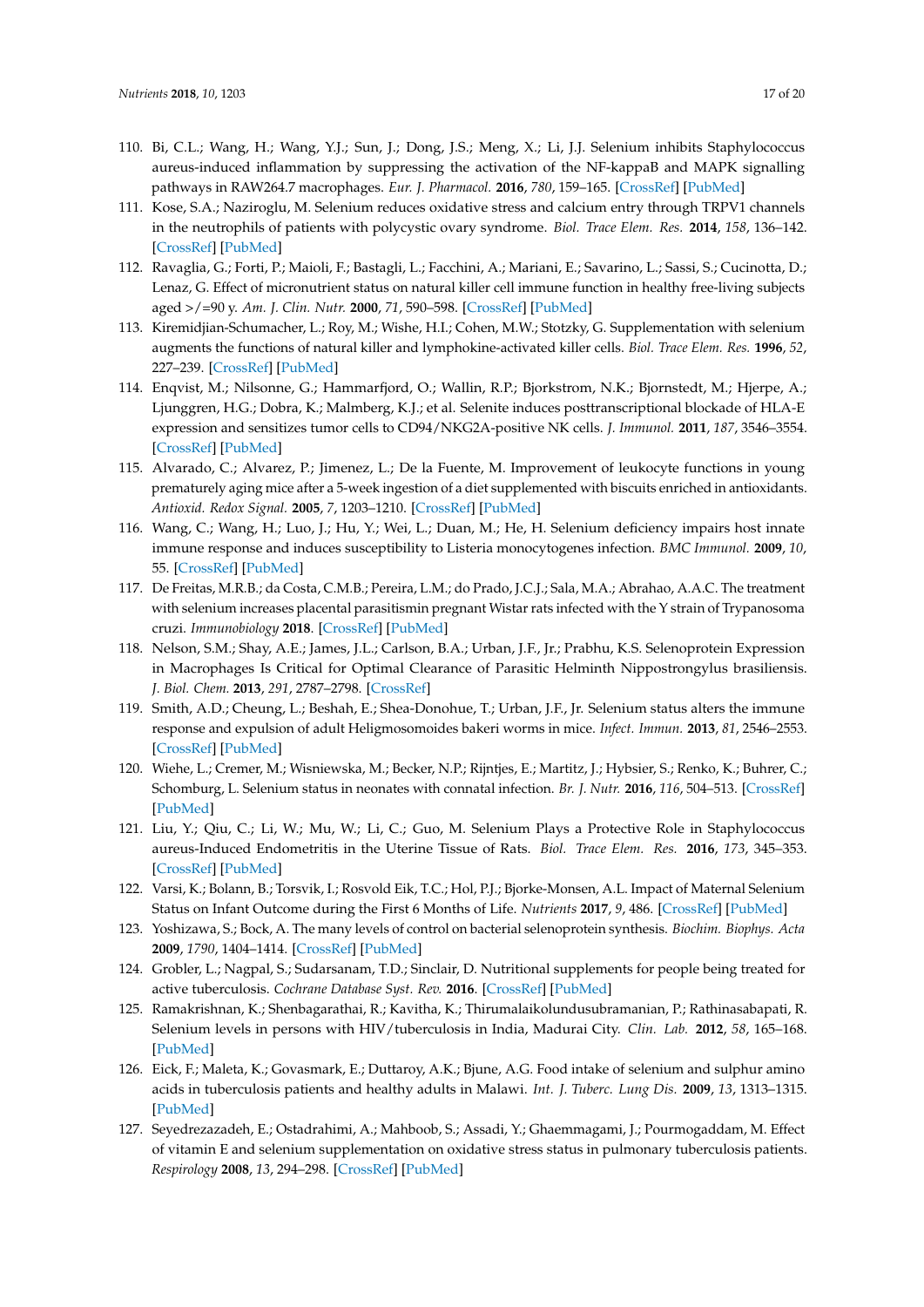- <span id="page-17-0"></span>128. Sargazi, A.; Gharebagh, R.A.; Sargazi, A.; Aali, H.; Oskoee, H.O.; Sepehri, Z. Role of essential trace elements in tuberculosis infection: A review article. *Indian J. Tuberc.* **2017**, *64*, 246–251. [\[CrossRef\]](http://dx.doi.org/10.1016/j.ijtb.2017.03.003) [\[PubMed\]](http://www.ncbi.nlm.nih.gov/pubmed/28941847)
- <span id="page-17-1"></span>129. Jaquess, P.A.; Smalley, D.L.; Duckworth, J.K. Enhanced growth of Mycobacterium tuberculosis in the presence of selenium. *Am. J. Clin. Pathol.* **1981**, *75*, 209–210. [\[CrossRef\]](http://dx.doi.org/10.1093/ajcp/75.2.209) [\[PubMed\]](http://www.ncbi.nlm.nih.gov/pubmed/6781331)
- <span id="page-17-2"></span>130. Steinbrenner, H.; Al-Quraishy, S.; Dkhil, M.A.; Wunderlich, F.; Sies, H. Dietary selenium in adjuvant therapy of viral and bacterial infections. *Adv. Nutr.* **2015**, *6*, 73–82. [\[CrossRef\]](http://dx.doi.org/10.3945/an.114.007575) [\[PubMed\]](http://www.ncbi.nlm.nih.gov/pubmed/25593145)
- <span id="page-17-3"></span>131. Puertollano, M.A.; Puertollano, E.; de Cienfuegos, G.A.; de Pablo, M.A. Dietary antioxidants: Immunity and host defense. *Curr. Top. Med. Chem.* **2011**, *11*, 1752–1766. [\[CrossRef\]](http://dx.doi.org/10.2174/156802611796235107) [\[PubMed\]](http://www.ncbi.nlm.nih.gov/pubmed/21506934)
- <span id="page-17-4"></span>132. Ko, W.S.; Guo, C.H.; Yeh, M.S.; Lin, L.Y.; Hsu, G.S.; Chen, P.C.; Luo, M.C.; Lin, C.Y. Blood micronutrient, oxidative stress, and viral load in patients with chronic hepatitis C. *World J. Gastroenterol.* **2005**, *11*, 4697–4702. [\[CrossRef\]](http://dx.doi.org/10.3748/wjg.v11.i30.4697) [\[PubMed\]](http://www.ncbi.nlm.nih.gov/pubmed/16094713)
- <span id="page-17-5"></span>133. Beck, M.A. Selenium and host defence towards viruses. *Proc. Nutr. Soc.* **1999**, *58*, 707–711. [\[CrossRef\]](http://dx.doi.org/10.1017/S0029665199000920) [\[PubMed\]](http://www.ncbi.nlm.nih.gov/pubmed/10604206)
- <span id="page-17-6"></span>134. Jackson, M.J.; Dillon, S.A.; Broome, C.S.; McArdle, A.; Hart, C.A.; McArdle, F. Are there functional consequences of a reduction in selenium intake in UK subjects? *Proc. Nutr. Soc.* **2004**, *63*, 513–517. [\[CrossRef\]](http://dx.doi.org/10.1079/PNS2004382) [\[PubMed\]](http://www.ncbi.nlm.nih.gov/pubmed/15831122)
- <span id="page-17-7"></span>135. Girodon, F.; Galan, P.; Monget, A.L.; Boutron-Ruault, M.C.; Brunet-Lecomte, P.; Preziosi, P.; Arnaud, J.; Manuguerra, J.C.; Herchberg, S. Impact of trace elements and vitamin supplementation on immunity and infections in institutionalized elderly patients: A randomized controlled trial. MIN. VIT. AOX. geriatric network. *Arch. Intern. Med.* **1999**, *159*, 748–754. [\[CrossRef\]](http://dx.doi.org/10.1001/archinte.159.7.748) [\[PubMed\]](http://www.ncbi.nlm.nih.gov/pubmed/10218756)
- <span id="page-17-8"></span>136. Cohen, M.S.; Hellmann, N.; Levy, J.A.; DeCock, K.; Lange, J. The spread, treatment, and prevention of HIV-1: Evolution of a global pandemic. *J. Clin. Investig.* **2008**, *118*, 1244–1254. [\[CrossRef\]](http://dx.doi.org/10.1172/JCI34706) [\[PubMed\]](http://www.ncbi.nlm.nih.gov/pubmed/18382737)
- <span id="page-17-9"></span>137. Shivakoti, R.; Christian, P.; Yang, W.T.; Gupte, N.; Mwelase, N.; Kanyama, C.; Pillay, S.; Samaneka, W.; Santos, B.; Poongulali, S.; et al. Prevalence and risk factors of micronutrient deficiencies pre- and post-antiretroviral therapy (ART) among a diverse multicountry cohort of HIV-infected adults. *Clin. Nutr.* **2016**, *35*, 183–189. [\[CrossRef\]](http://dx.doi.org/10.1016/j.clnu.2015.02.002) [\[PubMed\]](http://www.ncbi.nlm.nih.gov/pubmed/25703452)
- <span id="page-17-10"></span>138. Anyabolu, H.C.; Adejuyigbe, E.A.; Adeodu, O.O. Serum Micronutrient Status of Haart-Naive, HIV Infected Children in South Western Nigeria: A Case Controlled Study. *AIDS Res. Treat.* **2014**, *2014*, 351043. [\[CrossRef\]](http://dx.doi.org/10.1155/2014/351043) [\[PubMed\]](http://www.ncbi.nlm.nih.gov/pubmed/25180086)
- <span id="page-17-11"></span>139. Shivakoti, R.; Ewald, E.R.; Gupte, N.; Yang, W.T.; Kanyama, C.; Cardoso, S.W.; Santos, B.; Supparatpinyo, K.; Badal-Faesen, S.; Lama, J.R.; et al. Effect of baseline micronutrient and inflammation status on CD4 recovery post-cART initiation in the multinational PEARLS trial. *Clin. Nutr.* **2018**. [\[CrossRef\]](http://dx.doi.org/10.1016/j.clnu.2018.05.014) [\[PubMed\]](http://www.ncbi.nlm.nih.gov/pubmed/29885777)
- <span id="page-17-12"></span>140. Dworkin, B.M. Selenium deficiency in HIV infection and the acquired immunodeficiency syndrome (AIDS). *Chem. Biol. Interact.* **1994**, *91*, 181–186. [\[CrossRef\]](http://dx.doi.org/10.1016/0009-2797(94)90038-8)
- <span id="page-17-13"></span>141. Stone, C.A.; Kawai, K.; Kupka, R.; Fawzi, W.W. Role of selenium in HIV infection. *Nutr. Rev.* **2010**, *68*, 671–681. [\[CrossRef\]](http://dx.doi.org/10.1111/j.1753-4887.2010.00337.x) [\[PubMed\]](http://www.ncbi.nlm.nih.gov/pubmed/20961297)
- <span id="page-17-14"></span>142. Combs, G.F., Jr.; Watts, J.C.; Jackson, M.I.; Johnson, L.K.; Zeng, H.; Scheett, A.J.; Uthus, E.O.; Schomburg, L.; Hoeg, A.; Hoefig, C.S.; et al. Determinants of selenium status in healthy adults. *Nutr. J.* **2011**, *10*, 75. [\[CrossRef\]](http://dx.doi.org/10.1186/1475-2891-10-75) [\[PubMed\]](http://www.ncbi.nlm.nih.gov/pubmed/21767397)
- <span id="page-17-15"></span>143. Irlam, J.H.; Siegfried, N.; Visser, M.E.; Rollins, N.C. Micronutrient supplementation for children with HIV infection. *Cochrane Database Syst. Rev.* **2013**. [\[CrossRef\]](http://dx.doi.org/10.1002/14651858.CD010666) [\[PubMed\]](http://www.ncbi.nlm.nih.gov/pubmed/24114375)
- <span id="page-17-16"></span>144. Hileman, C.O.; Dirajlal-Fargo, S.; Lam, S.K.; Kumar, J.; Lacher, C.; Combs, G.F., Jr.; McComsey, G.A. Plasma Selenium Concentrations Are Sufficient and Associated with Protease Inhibitor Use in Treated HIV-Infected Adults. *J. Nutr.* **2015**, *145*, 2293–2299. [\[CrossRef\]](http://dx.doi.org/10.3945/jn.115.214577) [\[PubMed\]](http://www.ncbi.nlm.nih.gov/pubmed/26269240)
- <span id="page-17-17"></span>145. Akinboro, A.O.; Onayemi, O.; Ayodele, O.E.; Mejiuni, A.D.; Atiba, A.S. The impacts of first line highly active antiretroviral therapy on serum selenium, CD4 count and body mass index: A cross sectional and short prospective study. *Pan. Afr. Med. J.* **2013**, *15*, 97. [\[CrossRef\]](http://dx.doi.org/10.11604/pamj.2013.15.97.2524) [\[PubMed\]](http://www.ncbi.nlm.nih.gov/pubmed/24198891)
- <span id="page-17-18"></span>146. Flax, V.L.; Adair, L.S.; Allen, L.H.; Shahab-Ferdows, S.; Hampel, D.; Chasela, C.S.; Tegha, G.; Daza, E.J.; Corbett, A.; Davis, N.L.; et al. Plasma Micronutrient Concentrations Are Altered by Antiretroviral Therapy and Lipid-Based Nutrient Supplements in Lactating HIV-Infected Malawian Women. *J. Nutr.* **2015**, *145*, 1950–1957. [\[PubMed\]](http://www.ncbi.nlm.nih.gov/pubmed/26156797)
- <span id="page-17-19"></span>147. Baum, M.K.; Shor-Posner, G. Micronutrient status in relationship to mortality in HIV-1 disease. *Nutr. Rev.* **1998**, *56*, S135–S139. [\[CrossRef\]](http://dx.doi.org/10.1111/j.1753-4887.1998.tb01631.x) [\[PubMed\]](http://www.ncbi.nlm.nih.gov/pubmed/9481135)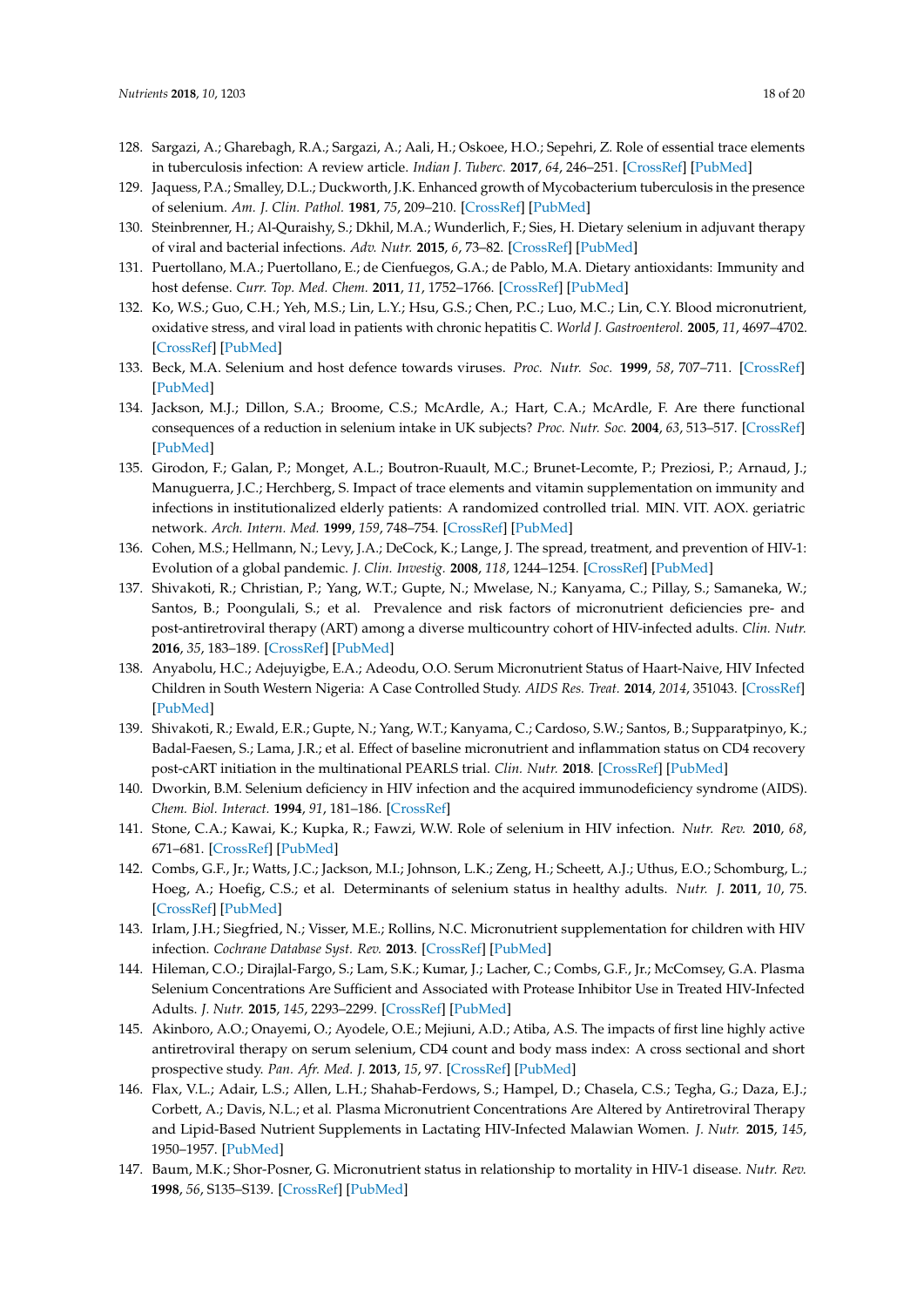- <span id="page-18-0"></span>148. Kamwesiga, J.; Mutabazi, V.; Kayumba, J.; Tayari, J.C.; Uwimbabazi, J.C.; Batanage, G.; Uwera, G.; Baziruwiha, M.; Ntizimira, C.; Murebwayire, A.; et al. Effect of selenium supplementation on CD4+ T-cell recovery, viral suppression and morbidity of HIV-infected patients in Rwanda: A randomized controlled trial. *AIDS* **2015**, *29*, 1045–1052. [\[CrossRef\]](http://dx.doi.org/10.1097/QAD.0000000000000673) [\[PubMed\]](http://www.ncbi.nlm.nih.gov/pubmed/25870994)
- <span id="page-18-1"></span>149. Sappey, C.; Legrand-Poels, S.; Best-Belpomme, M.; Favier, A.; Rentier, B.; Piette, J. Stimulation of glutathione peroxidase activity decreases HIV type 1 activation after oxidative stress. *AIDS Res. Hum. Retroviruses* **1994**, *10*, 1451–1461. [\[CrossRef\]](http://dx.doi.org/10.1089/aid.1994.10.1451) [\[PubMed\]](http://www.ncbi.nlm.nih.gov/pubmed/7888200)
- <span id="page-18-2"></span>150. Gupta, S.; Narang, R.; Krishnaswami, K.; Yadav, S. Plasma selenium level in cancer patients. *Indian J. Cancer* **1994**, *31*, 192–197. [\[PubMed\]](http://www.ncbi.nlm.nih.gov/pubmed/8557298)
- 151. Duffield-Lillico, A.J.; Reid, M.E.; Turnbull, B.W.; Combs, G.F., Jr.; Slate, E.H.; Fischbach, L.A.; Marshall, J.R.; Clark, L.C. Baseline characteristics and the effect of selenium supplementation on cancer incidence in a randomized clinical trial: A summary report of the Nutritional Prevention of Cancer Trial. *Cancer Epidemiol. Biomarkers Prev.* **2002**, *11*, 630–639. [\[PubMed\]](http://www.ncbi.nlm.nih.gov/pubmed/12101110)
- <span id="page-18-3"></span>152. Li, H.; Stampfer, M.J.; Giovannucci, E.L.; Morris, J.S.; Willett, W.C.; Gaziano, J.M.; Ma, J. A prospective study of plasma selenium levels and prostate cancer risk. *J. Natl. Cancer Inst.* **2004**, *96*, 696–703. [\[CrossRef\]](http://dx.doi.org/10.1093/jnci/djh125) [\[PubMed\]](http://www.ncbi.nlm.nih.gov/pubmed/15126606)
- <span id="page-18-4"></span>153. Overvad, K.; Wang, D.Y.; Olsen, J.; Allen, D.S.; Thorling, E.B.; Bulbrook, R.D.; Hayward, J.L. Selenium in human mammary carcinogenesis: A case-cohort study. *Eur. J. Cancer* **1991**, *27*, 900–902. [\[CrossRef\]](http://dx.doi.org/10.1016/0277-5379(91)90143-2)
- 154. Mannisto, S.; Alfthan, G.; Virtanen, M.; Kataja, V.; Uusitupa, M.; Pietinen, P. Toenail selenium and breast cancer-a case-control study in Finland. *Eur. J. Clin. Nutr.* **2000**, *54*, 98–103. [\[CrossRef\]](http://dx.doi.org/10.1038/sj.ejcn.1600902) [\[PubMed\]](http://www.ncbi.nlm.nih.gov/pubmed/10694779)
- 155. Hardell, L.; Danell, M.; Angqvist, C.A.; Marklund, S.L.; Fredriksson, M.; Zakari, A.L.; Kjellgren, A. Levels of selenium in plasma and glutathione peroxidase in erythrocytes and the risk of breast cancer. A case-control study. *Biol. Trace Elem. Res.* **1993**, *36*, 99–108. [\[CrossRef\]](http://dx.doi.org/10.1007/BF02783168) [\[PubMed\]](http://www.ncbi.nlm.nih.gov/pubmed/7681314)
- <span id="page-18-5"></span>156. Hunter, D.J.; Morris, J.S.; Stampfer, M.J.; Colditz, G.A.; Speizer, F.E.; Willett, W.C. A prospective study of selenium status and breast cancer risk. *JAMA* **1990**, *264*, 1128–1131. [\[CrossRef\]](http://dx.doi.org/10.1001/jama.1990.03450090064026) [\[PubMed\]](http://www.ncbi.nlm.nih.gov/pubmed/2384937)
- <span id="page-18-6"></span>157. Kok, D.E.; Kiemeney, L.A.; Verhaegh, G.W.; Schalken, J.A.; van Lin, E.N.; Sedelaar, J.P.; Witjes, J.A.; Hulsbergen-van de Kaa, C.A.; van 't Veer, P.; Kampman, E.; et al. A short-term intervention with selenium affects expression of genes implicated in the epithelial-to-mesenchymal transition in the prostate. *Oncotarget* **2017**, *8*, 10565–10579. [\[CrossRef\]](http://dx.doi.org/10.18632/oncotarget.14551) [\[PubMed\]](http://www.ncbi.nlm.nih.gov/pubmed/28076331)
- <span id="page-18-7"></span>158. Radhakrishnan, N.; Dinand, V.; Rao, S.; Gupta, P.; Toteja, G.S.; Kalra, M.; Yadav, S.P.; Sachdeva, A. Antioxidant levels at diagnosis in childhood acute lymphoblastic leukemia. *Indian J. Pediatr.* **2013**, *80*, 292–296. [\[CrossRef\]](http://dx.doi.org/10.1007/s12098-012-0892-8) [\[PubMed\]](http://www.ncbi.nlm.nih.gov/pubmed/23188708)
- <span id="page-18-8"></span>159. Masri, D.S. Microquantity for macroquality: Case study on the effect of selenium on chronic neutropenia. *J. Pediatr. Hematol. Oncol.* **2011**, *33*, e361–e362. [\[CrossRef\]](http://dx.doi.org/10.1097/MPH.0b013e31822d4d39) [\[PubMed\]](http://www.ncbi.nlm.nih.gov/pubmed/22042286)
- <span id="page-18-9"></span>160. Rocha, K.C.; Vieira, M.L.; Beltrame, R.L.; Cartum, J.; Alves, S.I.; Azzalis, L.A.; Junqueira, V.B.; Pereira, E.C.; Fonseca, F.L. Impact of Selenium Supplementation in Neutropenia and Immunoglobulin Production in Childhood Cancer Patients. *J. Med. Food* **2016**, *19*, 560–568. [\[CrossRef\]](http://dx.doi.org/10.1089/jmf.2015.0145) [\[PubMed\]](http://www.ncbi.nlm.nih.gov/pubmed/27266340)
- <span id="page-18-10"></span>161. Rohr-Udilova, N.; Bauer, E.; Timelthaler, G.; Eferl, R.; Stolze, K.; Pinter, M.; Seif, M.; Hayden, H.; Reiberger, T.; Schulte-Hermann, R.; et al. Impact of glutathione peroxidase 4 on cell proliferation, angiogenesis and cytokine production in hepatocellular carcinoma. *Oncotarget* **2018**, *9*, 10054–10068. [\[CrossRef\]](http://dx.doi.org/10.18632/oncotarget.24300) [\[PubMed\]](http://www.ncbi.nlm.nih.gov/pubmed/29515790)
- <span id="page-18-11"></span>162. Rohr-Udilova, N.; Sieghart, W.; Eferl, R.; Stoiber, D.; Bjorkhem-Bergman, L.; Eriksson, L.C.; Stolze, K.; Hayden, H.; Keppler, B.; Sagmeister, S.; et al. Antagonistic effects of selenium and lipid peroxides on growth control in early hepatocellular carcinoma. *Hepatology* **2012**, *55*, 1112–1121. [\[CrossRef\]](http://dx.doi.org/10.1002/hep.24808) [\[PubMed\]](http://www.ncbi.nlm.nih.gov/pubmed/22105228)
- <span id="page-18-12"></span>163. Ren, Y.; Poon, R.T.; Tsui, H.T.; Chen, W.H.; Li, Z.; Lau, C.; Yu, W.C.; Fan, S.T. Interleukin-8 serum levels in patients with hepatocellular carcinoma: Correlations with clinicopathological features and prognosis. *Clin. Cancer Res.* **2003**, *9*, 5996–6001. [\[PubMed\]](http://www.ncbi.nlm.nih.gov/pubmed/14676125)
- <span id="page-18-13"></span>164. Gautam, P.K.; Kumar, S.; Tomar, M.S.; Singh, R.K.; Acharya, A.; Kumar, S.; Ram, B. Selenium nanoparticles induce suppressed function of tumor associated macrophages and inhibit Dalton's lymphoma proliferation. *Biochem. Biophys. Rep.* **2017**, *12*, 172–184. [\[CrossRef\]](http://dx.doi.org/10.1016/j.bbrep.2017.09.005) [\[PubMed\]](http://www.ncbi.nlm.nih.gov/pubmed/29090279)
- <span id="page-18-14"></span>165. Diwakar, B.T.; Korwar, A.M.; Paulson, R.F.; Prabhu, K.S. The Regulation of Pathways of Inflammation and Resolution in Immune Cells and Cancer Stem Cells by Selenium. *Adv. Cancer Res.* **2017**, *136*, 153–172. [\[PubMed\]](http://www.ncbi.nlm.nih.gov/pubmed/29054417)